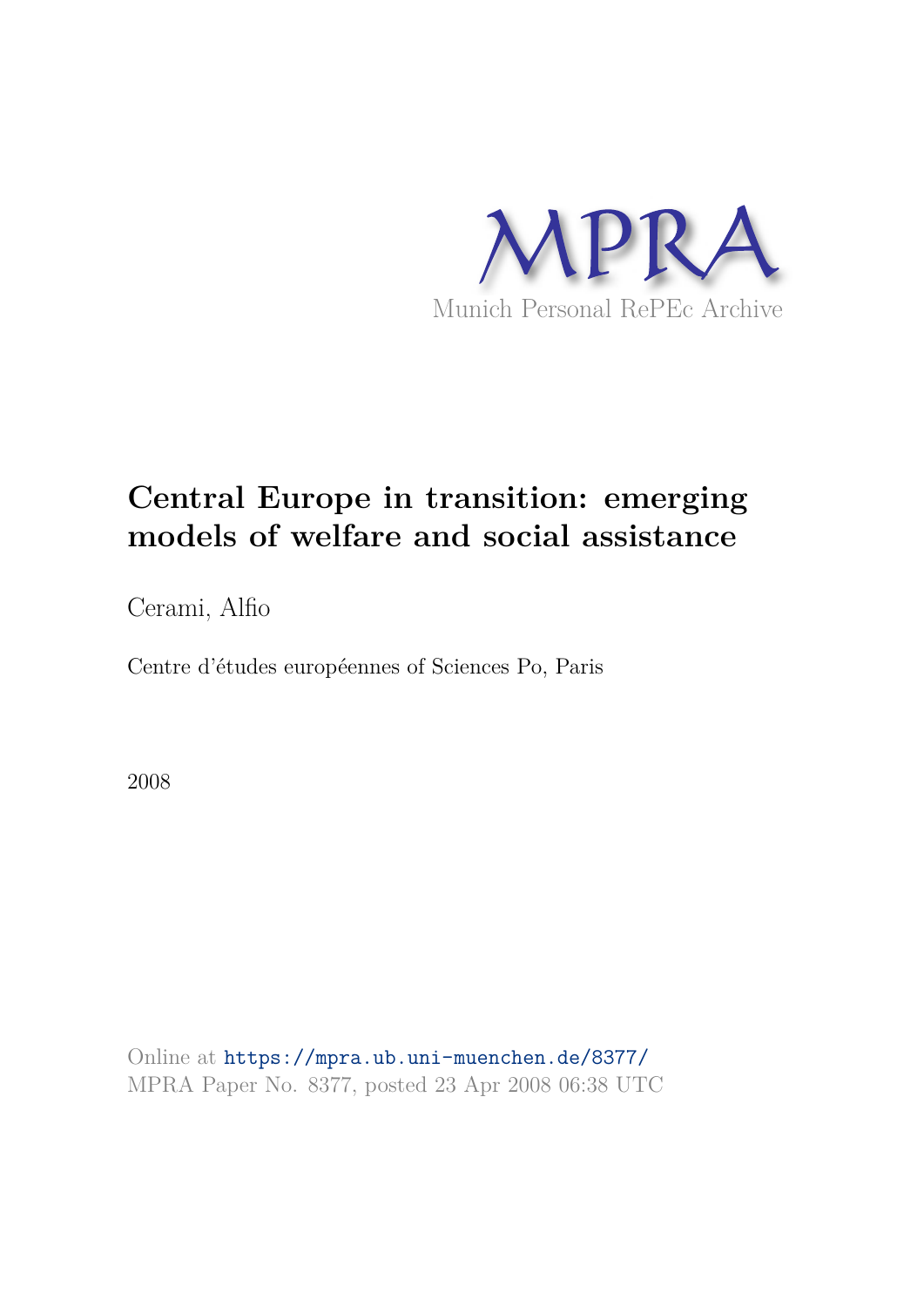## **Central Europe in Transition: Emerging Models of Welfare and Social Assistance**

Alfio Cerami Associate Researcher Centre d'études européennes, Sciences Po 117 Boulevard Saint-Germain 75006 Paris, France Email: alfio.cerami@policy-evaluation.org

Paper presented at the conference

"Building Capacity, Improving Quality. Social Services in the New Member States"

European Social Network (ESN)

May 19-20, 2008 Ljubljana, Slovenia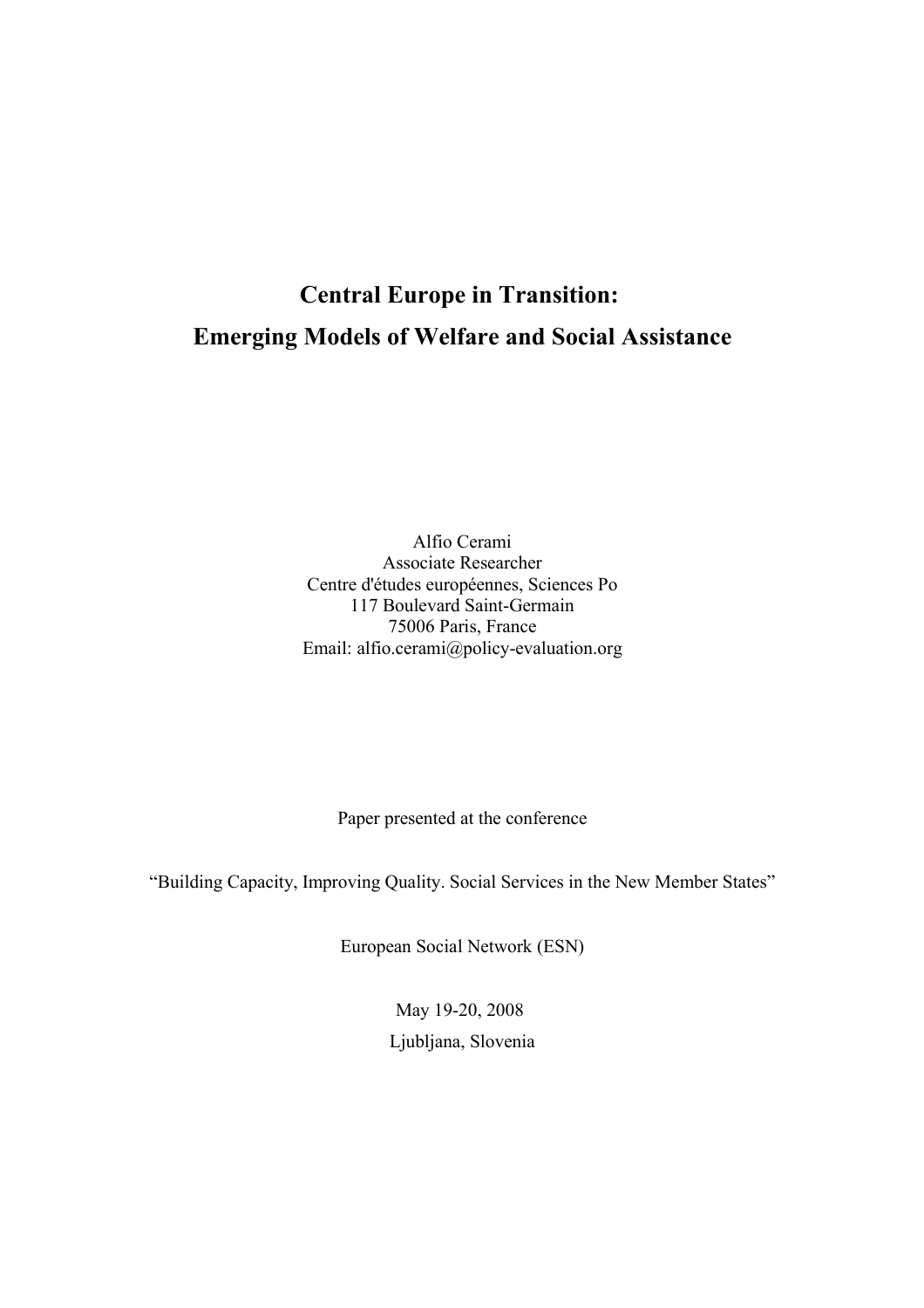### **Abstract**

This paper discusses the emergence of a new model of welfare and social assistance in Central and Eastern Europe. It starts by briefly summarizing the most recent social policy developments occurring in Bulgaria, Czech Republic, Estonia, Hungary, Latvia, Lithuania, Poland, Slovakia and Slovenia and continues investigating the most urgent reform challenges and adaptational strategies. As argued elsewhere (see Cerami 2006a), the main argument of the paper is that CEECs are moving towards a new world of welfare capitalism, which combines old with new social policy characteristics. A special emphasis in this paper is, however, given to the systems of social assistance, since these represent the last public policy instrument to prevent citizens to fall into extreme poverty. As it will be argued, social assistance schemes did not only play a crucial role in the process of democratic transition cushioning the negative effects of the economic transformation, but they also represent important sources of democratic engineering providing legitimacy to the newly established market-oriented order. A substantial reconsideration in the social policy logic behind their establishment is, however, urgently required.

**Keywords:** Central and Eastern Europe, comparative social policy, welfare states, welfare reforms, transition economies, social assistance regimes.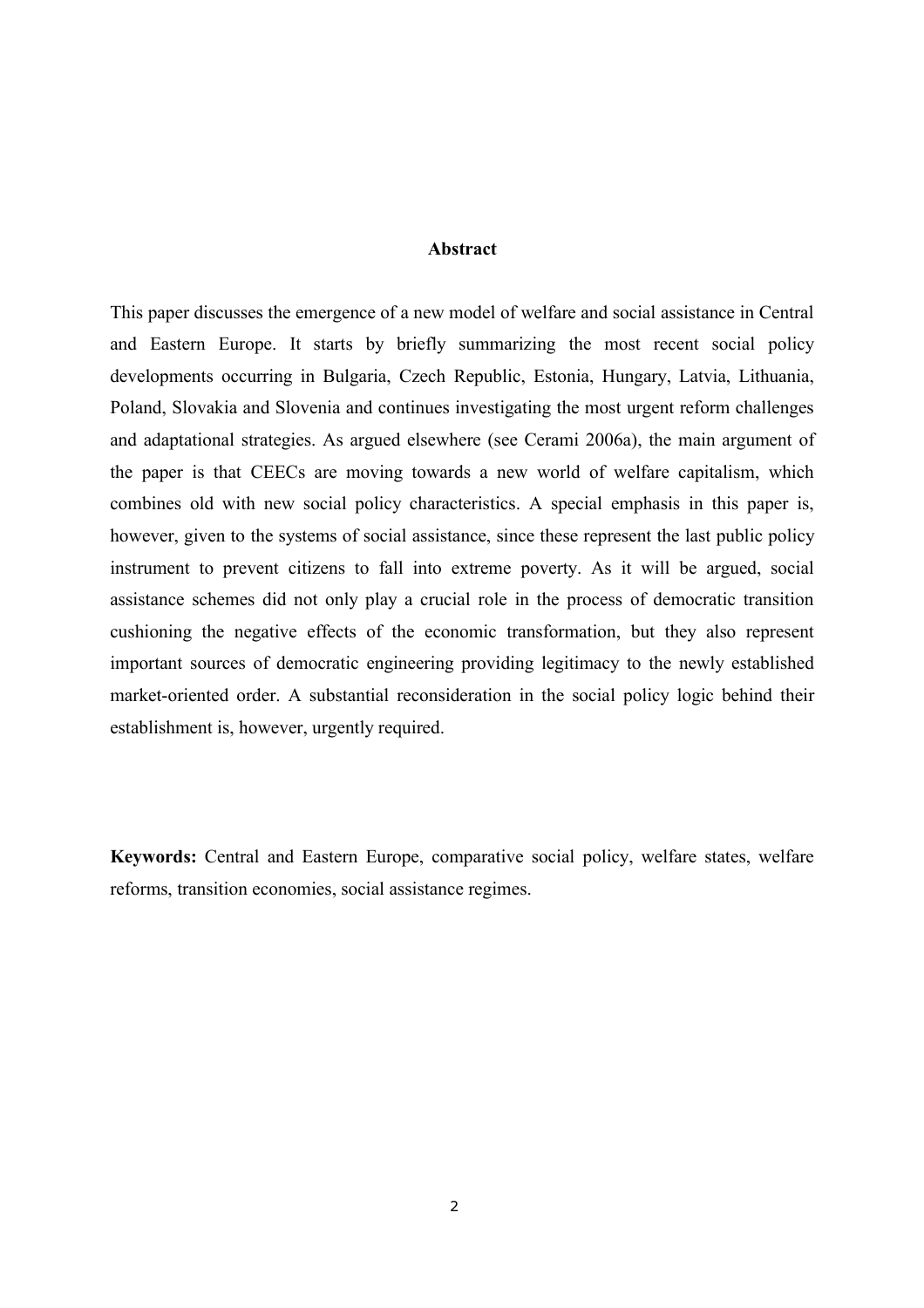### **Introduction<sup>1</sup>**

On  $1<sup>st</sup>$  May 2004 and on  $1<sup>st</sup>$  January 2007, Europe enlarged its borders to the East, increased the number of its citizens (other countries will probably join soon), but also added new challenges for national welfare systems as well as for EU institutions. European Integration, harmonization and convergence of national social policies have now become crucial topics in conferences and international meetings, but the mechanisms of adaptation, by which national welfare systems may adjust to internal and external pressures, remain partly unknown. This paper focuses on Central and Eastern European countries (CEECs) and, in particular, it looks at the social policy developments occurring in Bulgaria, Czech Republic, Estonia, Hungary, Latvia, Lithuania, Poland, Romania, Slovakia and Slovenia. A special emphasis here is given to the systems of social assistance, since these represent the last public policy instrument to prevent citizens to fall into extreme poverty. As it will be argued in the course of the paper, social assistance schemes did not only play a crucial role in the process of democratic transition cushioning the negative effects of the economic transformation, but they also represent important sources of democratic engineering providing legitimacy to the newly established market-oriented order.

The paper is structured as follows: Part one briefly summarizes the system of social protection existing during communism, but also the most recent social policy developments in pension, health care, protection against unemployment and family policies. Part two focuses on social assistance schemes, but also on the reform challenges that Central and Eastern European policy makers are confronted with. In the third and final section, the adaptational strategies of national welfare systems are explored. A brief reference here is given to the process of *recalibration* of old structures, to the *recombinant transformation* taking place in these systems of social security, drawing attention, in the conclusions, to the need for substantial reforms of the main logic driving social assistance provisions.

<sup>&</sup>lt;sup>1</sup> Some parts of this paper have been presented at the  $3<sup>rd</sup>$  ESPAnet annual conference "Making Social Policy in the Postindustrial Age", September 22-24, 2005, University of Fribourg, Switzerland and at the conference "Transformation of Social Policy in Europe: Patterns, Issues and Challenges for the EU-25 and Candidate Countries", Department of Political Science and Public Administration METU, Ankara, Turkey, April 13-15, 2006. The author would like to thank all the participants at the conferences for their helpful comments and critiques. It goes without saying that whatever faults remain in this revised and updated version are entirely my own responsibility.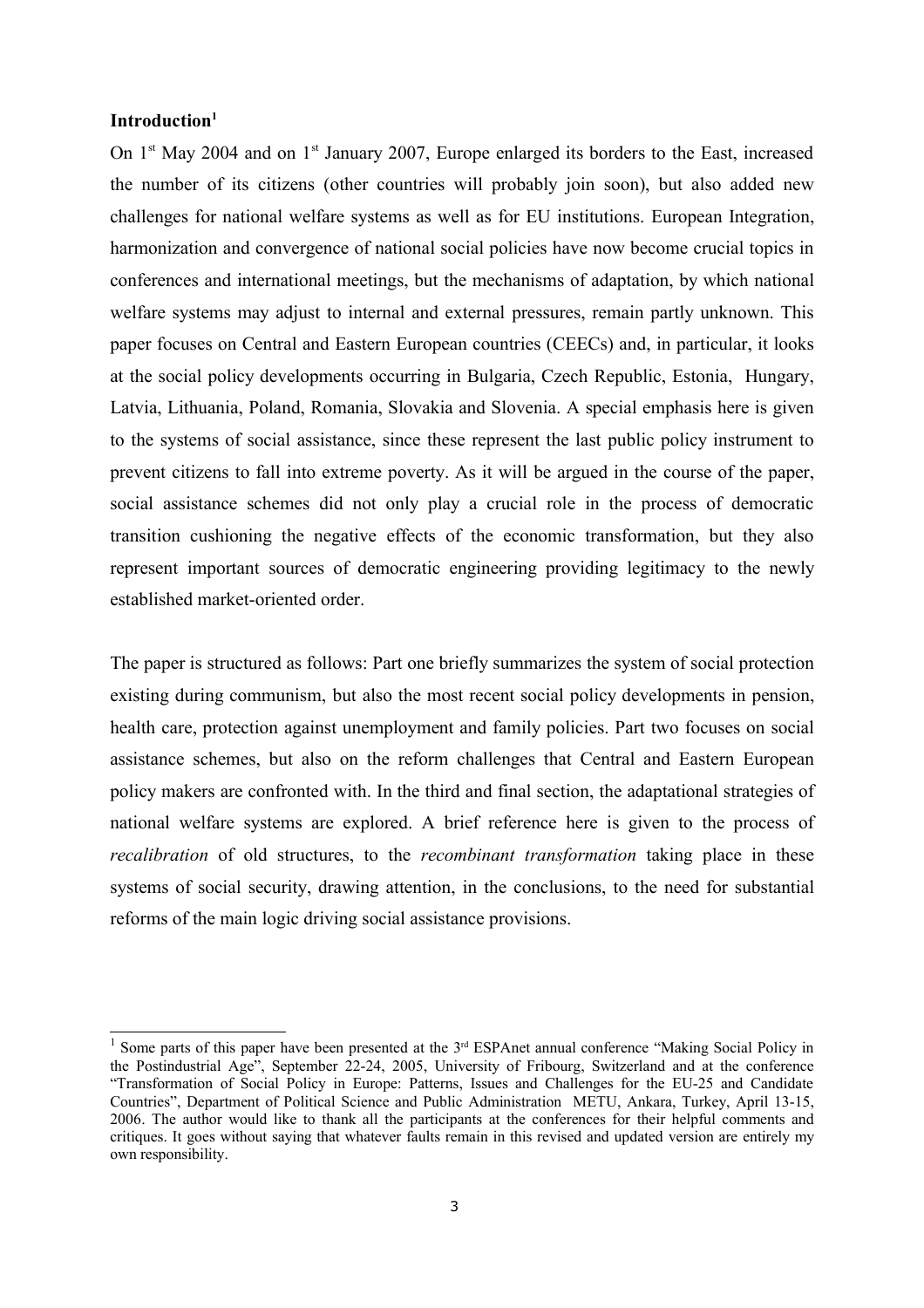### **Social Policy before 1989**

During communism, social policy was an integral part of the central planned economy. This was an extremely centralized system of resource production and allocation called to regulate all spheres of social life. Central planning included dealing with industrial and labour relations, the setting of wages and of prices, the production and the distribution of goods and of services, the allocation of various social policy resources (such as housing and welfare benefits) and, last but not least, the regulation of the individuals' time through the division of labour, but also through the involvement in sport and other activities strongly anchored in the communist ideology.

Pensions were based on the occupational status and financed by contributions, but since officially all citizens were in employment and wage differences were extremely limited, benefits tended to be universal in coverage and flate-rate in scope. This clearly coincided with the communist ideology of standardization of income and life standards. Pensions ranged between 50 and 100 per cent of a base calculated on the average of the best five within the final ten years of work. Retirement age, as well as the level of benefits, was low (60 years for men and 55 years for women with approximately 25 years of service) (Connor 1997). Exceptions, however, existed. For example, special privileges were often granted to particular professional groups in strategic sector of the state apparatus (such as miners or police forces). The communist nomenclature also ensured its members had the access to better services, even though not officially (King and Szelényi 2004).

The Semashko-model was the basis of the communist health care sector. This was a highly centralized system of health care planning, with decisions concerning the regulation and implementation of services taken at the national level with limited or extremely low knowledge of local real needs. All citizens had a constitutional right to health care services, but these were underdeveloped if compared to Western standards. The poor quality of services resulted not only in high morbidity and mortality rates (Deacon 2000), but also in increasing dissatisfaction among the population. Services, however, were only formally granted free of charge. The existence of "gratitude money" given to doctors soon became the norm, contributing in altering the nature and the universal aspirations of the communist health care system. The emergence of this atypical form of "additional payment" can be explained from two perspectives. On the side of the medical personnel, it is explained by the necessity to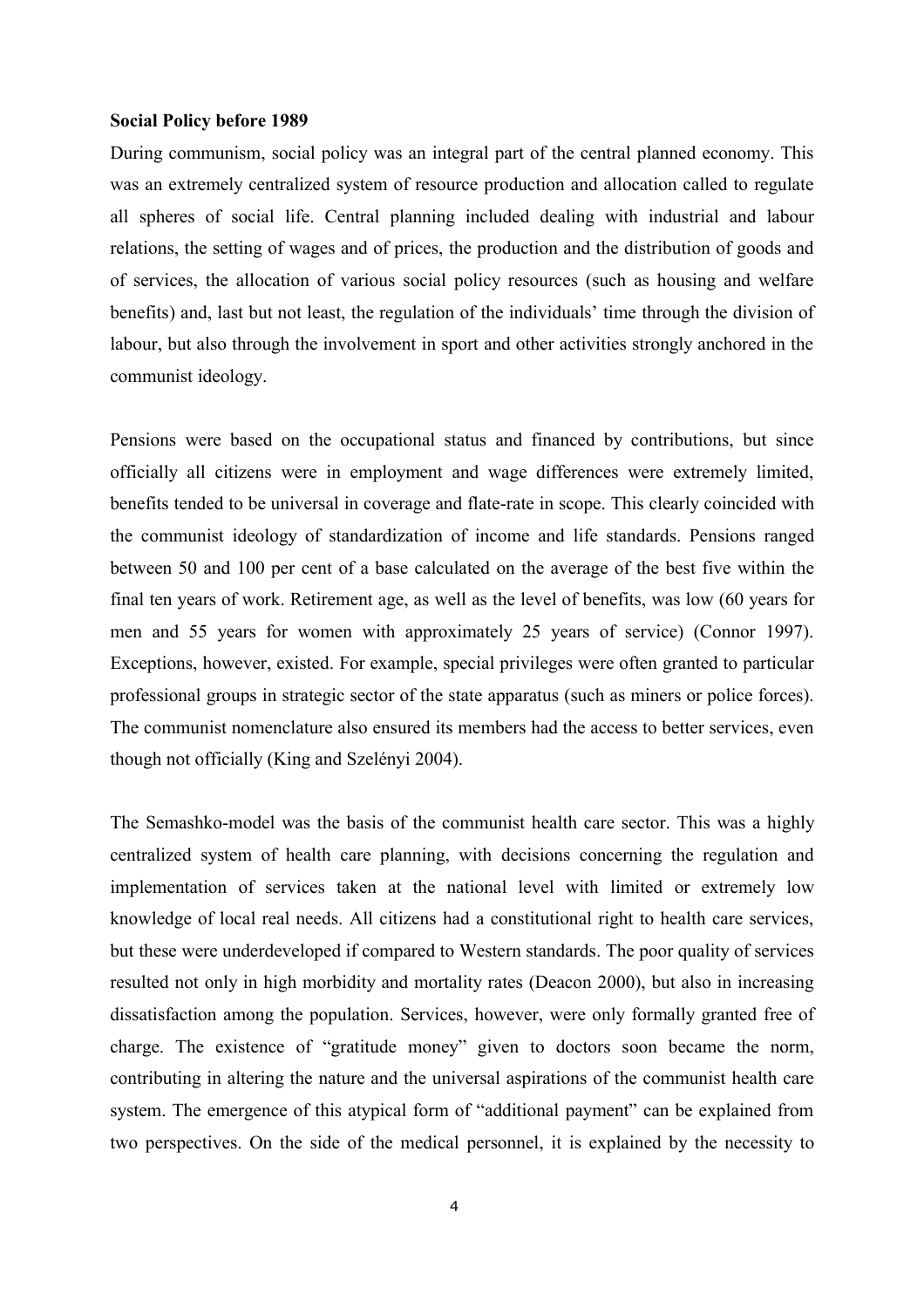increase the low wages they received. On the side of the patients, by contrast, it can be explained by the will (and necessity) of choosing their own doctor on the basis of personal trust and not only on the basis of the residence as the system required (such as in Hungary). This also involved obtaining better, individualized and, therefore, not standardized treatments.

Unemployment was practically non-existent. The system officially worked on full employment, but some form of hidden unemployment did exist. Since the central planned economy regulated the functioning of the labour market, it was not rare that for tasks, which in Western Europe were accomplished by one worker, two workers were employed in the communist system. There were also other serious problems linked to central planning, but, more in general, associated to the excessive standardization of life promoted by the communist ideology. The excessive standardization of wages produced the undesired effect of reducing work performance (see Cerami 2006a). Workers had in fact no good reason for working beyond minimum requirements, with the exclusion of medals granted by party officials as a symbol of loyalty to the state. The fact that most of welfare benefits were linked and granted through the enterprise in which the workers belonged to (Ferge 1979) created circles of loyalty around party officials, which did not necessarily represent work incentives that may have led to an increase in work performance.

If during the first years of communism (the years immediately after the end of World War II), the family was seen as a reactionary force and cause of all diseases of modern societies, communist leaders soon realized that the family could also play an important role in the stabilization of the political system recently introduced (Ferge 1978; Sokolowska 1978). As a consequence, political leaders gave their consensus on the establishment of an extensive system of family benefits, made not necessarily to free women from the weight of child rearing, but rather to introduce a three-fold status of citizens-workers-mothers. The result of this policy making, which materialized, for example, in extensive periods of maternal leaves (i.e. three years in Hungary and in the German Democratic Republic), did not mean, however, a full transition from "maternalism<sup>2</sup>" to a "gender-neutral" society. Rather, it corresponded to the addition of further tasks given to women.

 $2$  The maternalist family logic in force in the immediate aftermath of World War II was based on the assumption that women had to be the only care-givers. Nowadays, by contrast, a "dualization" of responsibilities can be witnessed. On the transition from "maternalism" to an "employment for all society", see Orloff (2006).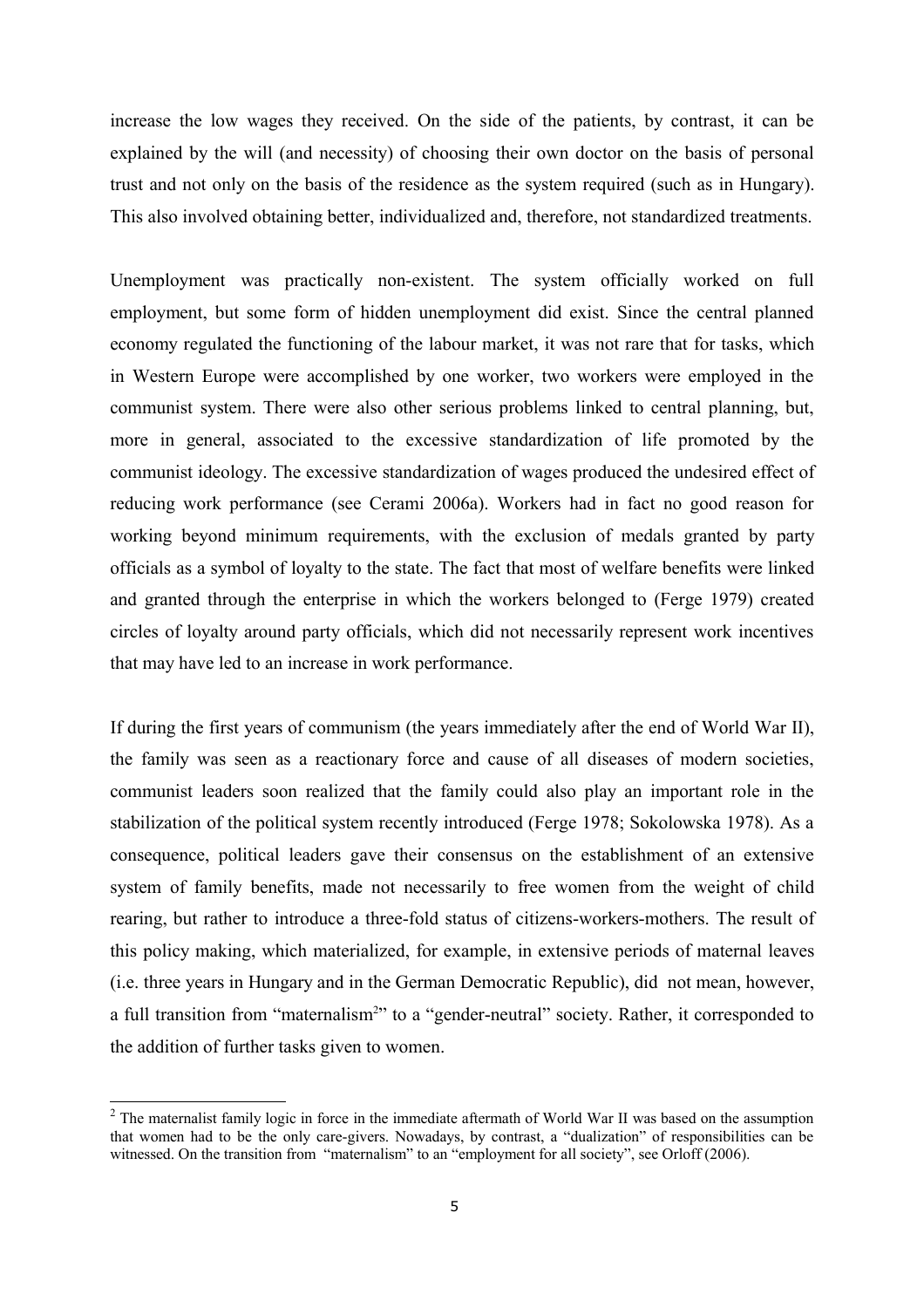### **Post-Communist Social Policy**

Immediately after the fall of the Berlin Wall, CEECs engaged in a serious of drastic changes to their pension systems. Reforms primarily aimed to: a) ensure financial sustainability of the new system, extremely different from the one based on central planning; b) provide differentiation of benefits so that the excessive equalization of life standards in force during communism could be interrupted; c) introduce market elements; and d) guarantee, at least, a basic income for the citizens. Early retirement policies were widely used, especially in the first years of transition, with the aim to reduce the pressure on the labour market. This strategy revealed itself as extremely expensive in times of raising unemployment and more recent reforms now aim at reducing the access to these policies.

A brief overview of Central and Eastern European pension systems shows that almost all countries have now completed the introduction of the so-called three pillar scheme, as recommended by the World Bank in the well-known publication *Averting the Old Age Crisis* (World Bank 1994). The first pillar is state managed, mandatory and based on pay-as-you-go. The second pillar is privately managed and compulsory funded. The third complementary pillar is a voluntary pension tier. On the basis of the Chilean experience, Hungary and Poland have been the first countries in Eastern Europe to introduce such a scheme, but now also Bulgaria, Estonia, Latvia, Lithuania, Romania, and Slovak Republic have followed this reform path. Only in Czech Republic and Slovenia has the full implementation of the three pillar scheme been temporarily blocked due to possible transition costs, but the most recent political debate draws attention to the necessity of increasing the role of the recently established private tiers, currently based on a voluntary, rather than on a compulsory affiliation<sup>3</sup> (see Table 1).

<sup>3</sup> On pension reforms in Eastern Europe, see Orenstein (2005, 2008), Cerami (2006a, ch. 3), MISSOC (2007).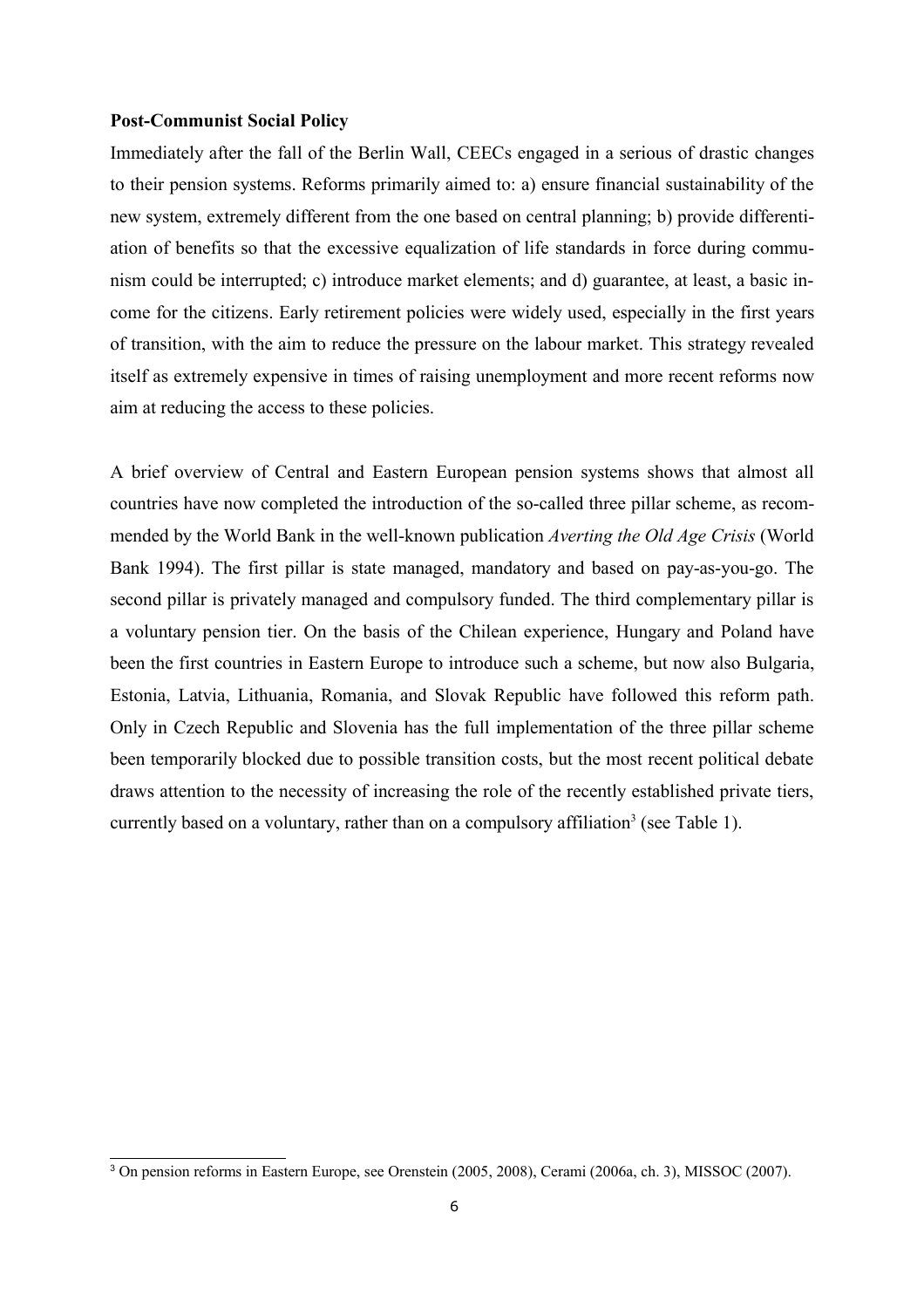| Table 1 Pension 2007 |                                      |                                |                                                |                         |            |  |  |  |  |  |  |
|----------------------|--------------------------------------|--------------------------------|------------------------------------------------|-------------------------|------------|--|--|--|--|--|--|
|                      | <b>Three-Pillar</b><br><b>Scheme</b> | <b>Type</b>                    | <b>Minimum</b><br><b>Contribution</b><br>Years | <b>Fourth</b><br>Pillar |            |  |  |  |  |  |  |
| <b>Bulgaria</b>      | V                                    | earnings-related               | 63 men<br>59 women                             | 15                      | $\sqrt{ }$ |  |  |  |  |  |  |
| Czech Rep.           | I and III Pillar                     | earnings-related<br>flate-rate | 61.8 men<br>60 women                           | 15                      | $\sqrt{ }$ |  |  |  |  |  |  |
| <b>Estonia</b>       | $\sqrt{}$                            | earnings-related<br>flate-rate | 63 men<br>60 women                             | 15                      | $\sqrt{}$  |  |  |  |  |  |  |
| <b>Hungary</b>       | $\sqrt{ }$                           | earnings-related               | 62 men<br>61 women                             | 15                      | $\sqrt{ }$ |  |  |  |  |  |  |
| Latvia               | $\sqrt{ }$                           | earnings-related<br><b>NDC</b> | 62.5 men<br>61 women                           |                         | $\sqrt{ }$ |  |  |  |  |  |  |
| Lithuania            | $\sqrt{}$                            | earnings-related               | 62.5 men<br>60 women                           | 15                      | $\sqrt{ }$ |  |  |  |  |  |  |
| <b>Poland</b>        | $\sqrt{ }$                           | earnings-related<br><b>NDC</b> | 65 men<br>60 women                             | 20                      | $\sqrt{ }$ |  |  |  |  |  |  |
| <b>Romania</b>       | $\sqrt{ }$                           | earnings-related               | 63 men<br>58 women                             | 15                      | $\sqrt{ }$ |  |  |  |  |  |  |
| <b>Slovakia</b>      | $\sqrt{ }$                           | earnings-related               | 62 men<br>62 women                             | 10                      | $\sqrt{ }$ |  |  |  |  |  |  |
| <b>Slovenia</b>      | I and III Pillar                     | earnings-related               | 63 men<br>61 women                             | 15                      | $\sqrt{ }$ |  |  |  |  |  |  |
| Source: MISSOC 2007  |                                      |                                |                                                |                         |            |  |  |  |  |  |  |

The Soviet-style health care system was under great pressure and in urgent need of reforms. Health care expenditures were below the OECD average, poor quality of health care services and high morbidity rates were the norm, and the low wages of medical personnel did not help to improve the performance of this system (see WHO *Hit Profiles*). As a consequence, post-1989 reforms aimed at finding an immediate and possibly painless response to these issues. The best way of dealing with the chronic lack of funds was obviously seen through the introduction of health insurance, which, in the mind of policy-makers, would have immediately increased the funds available, financing it with the money of workers and therefore not aggravating the state budget. This reform path was also intended to conduct a shift (or rather an increase) of responsibilities from the state to the individual. Other important characteristics of reforms were the possibility to freely choose the doctors and the hospitals, the decentralization in the management of health care from central to local authorities and the introduction of a competitive and market-oriented system of medicines, of medical equipment and of insurances. Medical services are now provided upon the payment of health insurance contributions in Bulgaria, Czech Republic, Estonia, Hungary, Lithuania, Poland, Romania, Slovak Republic and Slovenia<sup>4</sup>, but this does not mean that the state has completely abandoned its duties to ensure minimum coverage for its citizens. All Central and Eastern

<sup>4</sup> Please note that health care in Latvia is tax-financed.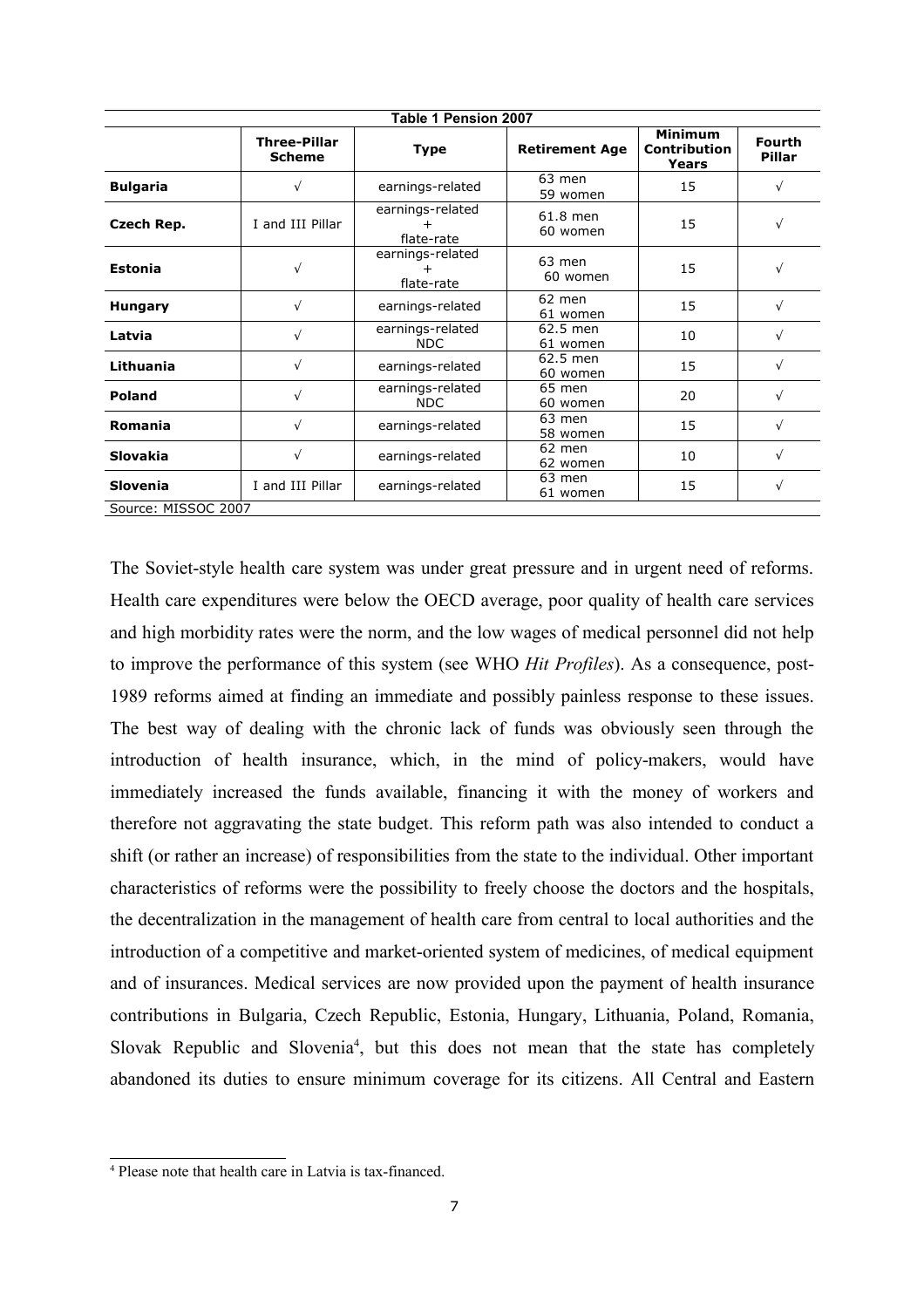European constitutions established after 1989 reaffirm the right to equal access to health care and non protected citizens must be insured by the state<sup>5</sup> (see Table 2).

| Table 2 Health Care 2007 |                                   |           |                                  |  |  |  |  |  |  |  |
|--------------------------|-----------------------------------|-----------|----------------------------------|--|--|--|--|--|--|--|
|                          | <b>Health</b><br><b>Insurance</b> | Year      | <b>State Involvement</b>         |  |  |  |  |  |  |  |
| <b>Bulgaria</b>          |                                   | 1998/2004 | Medium                           |  |  |  |  |  |  |  |
| Czech Rep.               |                                   | 1991/1997 | Strong                           |  |  |  |  |  |  |  |
| <b>Estonia</b>           |                                   | 2002      | Strong                           |  |  |  |  |  |  |  |
| <b>Hungary</b>           |                                   | 1997      | Strong                           |  |  |  |  |  |  |  |
| Latvia                   | Tax-financed                      | 1997      | Strong                           |  |  |  |  |  |  |  |
| Lithuania                |                                   | 1996      | Strong                           |  |  |  |  |  |  |  |
| <b>Poland</b>            |                                   | 1997/2004 | Low                              |  |  |  |  |  |  |  |
| <b>Romania</b>           |                                   | 1998/2006 | Medium                           |  |  |  |  |  |  |  |
| Slovakia                 | ν                                 | 2004      | Strong<br>(medium in the future) |  |  |  |  |  |  |  |
| <b>Slovenia</b>          |                                   | 2002/2005 | Strong                           |  |  |  |  |  |  |  |
| Source: MISSOC 2007      |                                   |           |                                  |  |  |  |  |  |  |  |

Regrettably, the shift from a central planned economy to a market economy coincided with the collapse of many state-owned enterprises and the dismissals of several million=workers. As a result of raising demands caused by the growing number of unemployed, Central and Eastern European policy-makers put in place a general system of unemployment insurance, which only partially succeeded to limit the negative consequences of the economic transition. In all countries in this study the favorite option was the implementation of a German-style unemployment insurance consisting, for the most part, of: a) unemployment benefits; b) unemployment assistance; and c) social assistance. Despite this similar reform path, the systems of protection against unemployment in the region show some differences in the entitlement criteria of benefits, probably due to the fact that the initial economic conditions and the consequent demands necessary to combat unemployment substantially differed. Minimum requirements for access to unemployment benefits (2007) range from 200 days of employment in the previous 4 years in Hungary to three years over the last four years in the Slovak Republic. The duration of benefits also differ from country to country. In the Czech and Slovak Republic, it cannot be longer than 6 months, while in Slovenia unemployment benefits can last up to a maximum of twenty four months. In Poland, the duration also depends on the level of regional development. In underdeveloped regions, it can be up to 18 months, while in districts with unemployment rates below the national average it is granted for no longer than 6 months. As far as the amount of benefits is concerned, the criteria for the calculation are usually earnings-related in Bulgaria, the Czech Republic, Hungary, Latvia, Lithuania, Slovakia and Slovenia,

<sup>5</sup> On health care reforms in Eastern Europe, see also WHO *Hit Profiles*, Cerami (2006a, ch. 4), MISSOC (2007).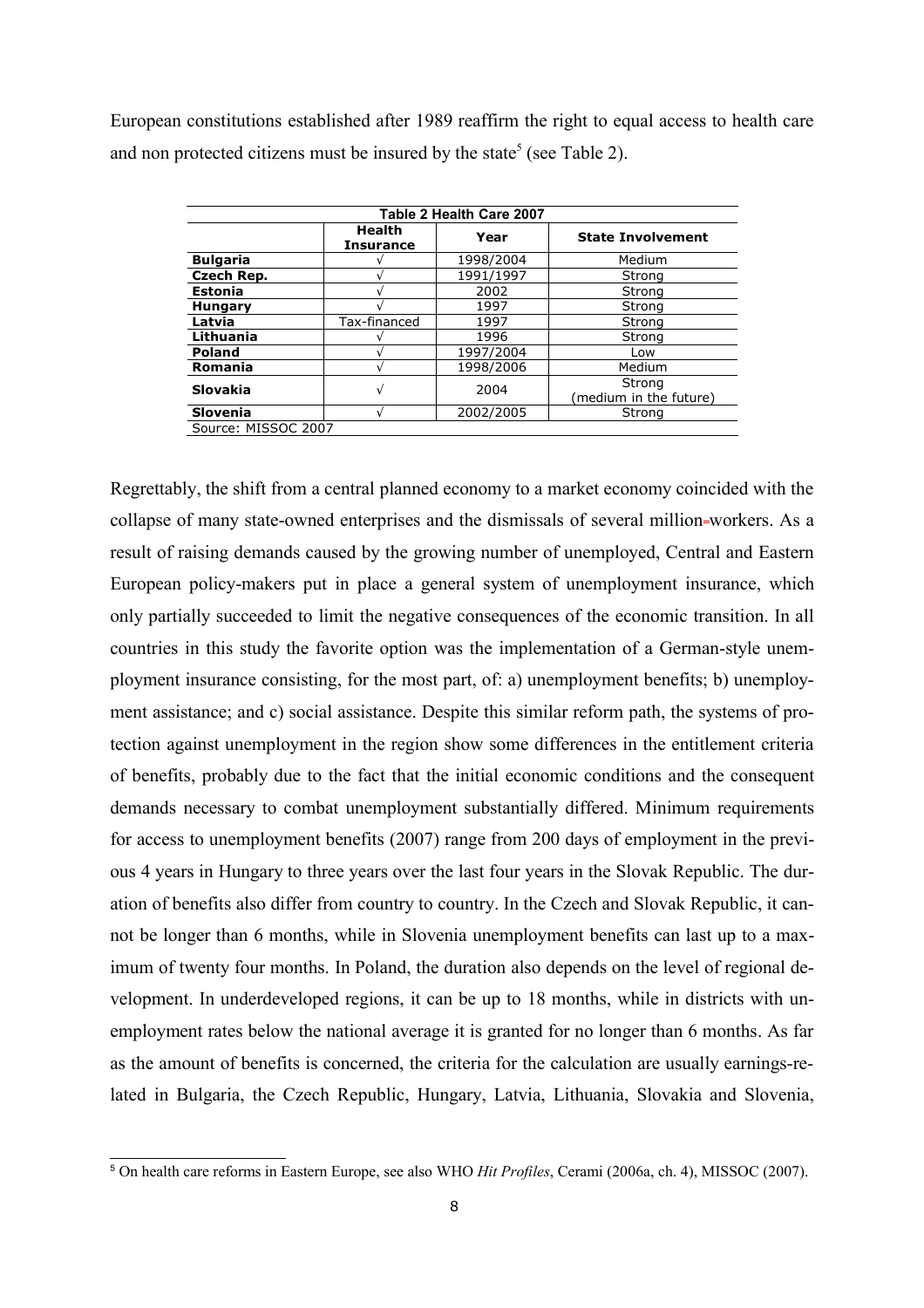while a strong flat-rate component still exists in Poland<sup>6</sup> and Romania (see Table 3). Despite this diversity of arrangements, some common trends in the most recent reforms are identifiable. These include a reduction of entitlement criteria and the diminution in the level as well as in the duration of benefits<sup>7</sup>.

| Table 3 Protection against Unemployment 2007 |                                                          |                                      |                                                                                                                                                                                                                              |                                                                          |  |  |  |  |  |  |
|----------------------------------------------|----------------------------------------------------------|--------------------------------------|------------------------------------------------------------------------------------------------------------------------------------------------------------------------------------------------------------------------------|--------------------------------------------------------------------------|--|--|--|--|--|--|
|                                              | <b>Unemployment</b><br><b>Insurance</b>                  | <b>Qualifying Period</b>             | <b>Maximum Duration of</b><br><b>Benefits</b>                                                                                                                                                                                | <b>Amount of Benefits</b>                                                |  |  |  |  |  |  |
| <b>Bulgaria</b>                              | earnings-related                                         | 9 months over the<br>last 15 months  | 4-12 months                                                                                                                                                                                                                  | 60 % of previous<br>earnings                                             |  |  |  |  |  |  |
| Czech Rep.                                   | earnings-related                                         | 12 months over<br>previous 3 years   | 6 months                                                                                                                                                                                                                     | $\overline{50\%}$ of reference<br>earnings (3 months).<br>Then 45%       |  |  |  |  |  |  |
| Estonia                                      | earnings-related                                         | 12 months over<br>previous 36 months | 9 months                                                                                                                                                                                                                     | 50% of reference<br>earning. Then 40%                                    |  |  |  |  |  |  |
| <b>Hungary</b>                               | earnings-related                                         | 200 days over<br>previous 4 years    | 9 months                                                                                                                                                                                                                     | 60-65% of previous<br>earnings                                           |  |  |  |  |  |  |
| Latvia                                       | earnings-related                                         | 9 months in the last<br>12 months    | 9 months                                                                                                                                                                                                                     | 50-65% of previous<br>earnings                                           |  |  |  |  |  |  |
| Lithuania                                    | earnings-related                                         | 18 months over<br>previous 3 years   | 6-9 months                                                                                                                                                                                                                   | $Fixed + Variable$<br>Component<br>(national currency)                   |  |  |  |  |  |  |
| <b>Poland</b>                                | flate rate benefit (new<br>law 2004)                     | 365 days over<br>previous 18 months  | 6<br>months<br>areas<br>unemployment less than<br>125% national average;<br>12 months areas with<br>unemployment of at least<br>125%:<br>18 months areas where<br>unemployment is more<br>than twice the national<br>average | Unemployment<br>Allowance<br>(national currency)                         |  |  |  |  |  |  |
| Romania                                      | strong flate rate<br>component                           | 12 months over<br>previous 24 months | 12 months                                                                                                                                                                                                                    | Unemployment<br>Indemnity (flate rate)<br>+ earning related<br>component |  |  |  |  |  |  |
| <b>Slovakia</b>                              | earnings-related                                         | 3 years over<br>previous 4 years     | 6 months                                                                                                                                                                                                                     | 50% assessment<br>base                                                   |  |  |  |  |  |  |
| <b>Slovenia</b>                              | 12 months over<br>previous 18 months<br>earnings-related |                                      | 3-24 months                                                                                                                                                                                                                  | 70% (3 months).<br>Then 60%                                              |  |  |  |  |  |  |
| Source: MISSOC 2007                          |                                                          |                                      |                                                                                                                                                                                                                              |                                                                          |  |  |  |  |  |  |

As mentioned previously, CEECs inherited an extensive system of family policies, both in terms of coverage but also in terms of benefits granted. In almost all countries numerous provisions are still available for citizens, which often cover children if not "from the cradle to the grave", then at least to the completion of secondary school or university (see Table 4). Current trends of reforms do not seem to be characterized by a drastic shift in objectives. Central and Eastern European governments still tend to encourage young mothers to have more than one child, in many cases openly pursuing a pro-natalist policy-making as they did during communism. In CEE, young women have access to long maternal leaves (longer than

<sup>&</sup>lt;sup>6</sup> Please note that the 2004 legislation in Poland has introduced a flate-rate benefit.

<sup>&</sup>lt;sup>7</sup> On protection against unemployment in CEE, see Cazes and Nesporova (2003), Vaughan-Whitehead (2005), Cerami (2006a, ch. 5), MISSOC (2007).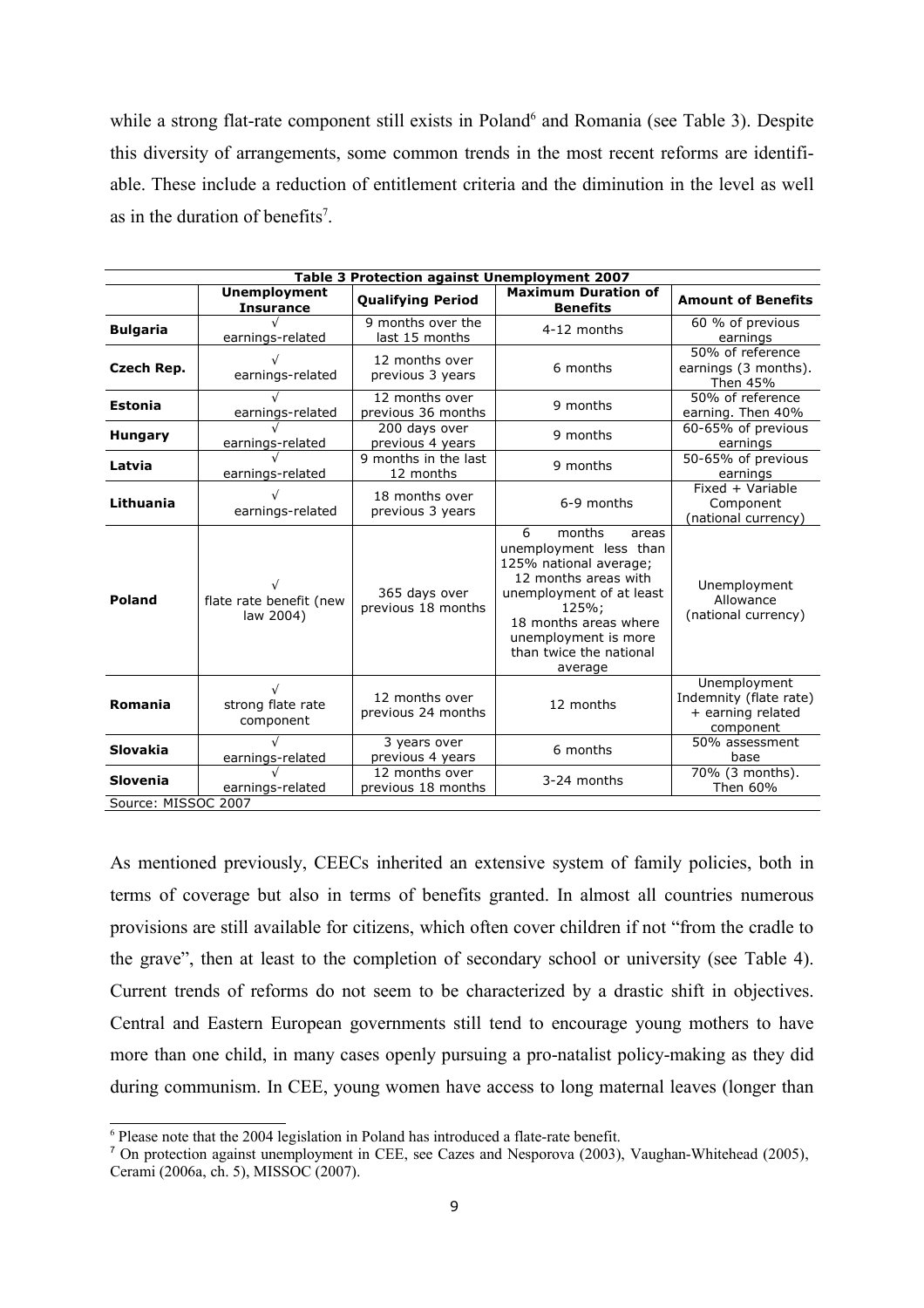in Western Europe), tax exemptions and, in some countries, also to special credits for buying a house (e.g. Hungary) or to set up a family (e.g. in the Baltic States). The situation is different in less economic performing countries, such as in Bulgaria and in Romania, where women are still seriously disadvantaged in comparison to men. However, as Orloff (2006) has recently argued for Western Europe, the general trend seems to be that of a slow shift from a "maternalist" family logic in force in the immediate aftermath of World War II to an "employment for all" family logic, which recognizes the dual breadwinner role in child rearing. This is not to say, however, that governments have succeeded to fully ensure "gender neutrality". Most of the differences between men and women still persist in the labour market. These include significant gender wage gaps, access to higher and better positions for men, the persistence of labour segregation for women, lack of recognition between paid and unpaid work, and so on (Fultz et al. 2003; Schnepf 2004; Orloff 2006). What is important to remember here is that this orientation towards a "gender neutral" society started in Eastern Europe before than Western Europe, but also well before the fall of the Berlin Wall<sup>8</sup>.

| <b>Table 4 Family Policies 2007</b> |                           |                      |                                 |  |  |  |  |  |  |
|-------------------------------------|---------------------------|----------------------|---------------------------------|--|--|--|--|--|--|
|                                     | <b>Maternity</b><br>Leave | <b>Child Benefit</b> | <b>Child Raising Allowances</b> |  |  |  |  |  |  |
| <b>Bulgaria</b>                     | $315$ days                | Up to 20 years       | Up to 2 years and 6 months      |  |  |  |  |  |  |
| Czech Rep.                          | $196$ days                | Up to 26 years       | Up to 4 years                   |  |  |  |  |  |  |
| Estonia                             | $140$ days                | Up to 19 years       | Up to 3 years                   |  |  |  |  |  |  |
| <b>Hungary</b>                      | $168$ days                | Up to 23 years       | Up to 3 years                   |  |  |  |  |  |  |
| Latvia                              | $112$ davs                | Up to 20 years       | Up to $1-2$ years               |  |  |  |  |  |  |
| Lithuania                           | $126$ days                | Up to 24 years       | Up to 3 years                   |  |  |  |  |  |  |
| Poland                              | $112$ days                | Up to 24 years       | Up to 2-3 years                 |  |  |  |  |  |  |
| Romania                             | $126$ days                | Up to 18 years       | Up to 1 year                    |  |  |  |  |  |  |
| <b>Slovakia</b>                     | $196$ days                | Up to 15 years       | Up to 3 years                   |  |  |  |  |  |  |
| <b>Slovenia</b>                     | $105$ davs                | Up to 26 years       | Up to 260 days                  |  |  |  |  |  |  |
| Source: MISSOC 2007                 |                           |                      |                                 |  |  |  |  |  |  |

### **Social Assistance Regimes in Transition**

Since the command economy regulated all prices of domestic goods in order to provide a minimum subsistence level to its citizens, state-socialist policy-makers did not give social assistance provisions the importance they deserved (Milanovic 1995). This does not mean that social assistance schemes were not necessary during communism. They were necessary, especially for the less integrated groups of the society, such as the Roma, and for people who were for some reason unable to work (for example, pensioners and people affected by disability or chronic illnesses). As Milanovic (1995) has emphasized, the extreme importance that the state-socialist society gave to work-performance as a mean of freedom from the capitalist oppression resulted in an implicit social stigma for all those citizens that in some

<sup>&</sup>lt;sup>8</sup> On family polices in CEE, see Pascal and Kwak (2005), Cerami (2006a, ch. 6), MISSOC (2007).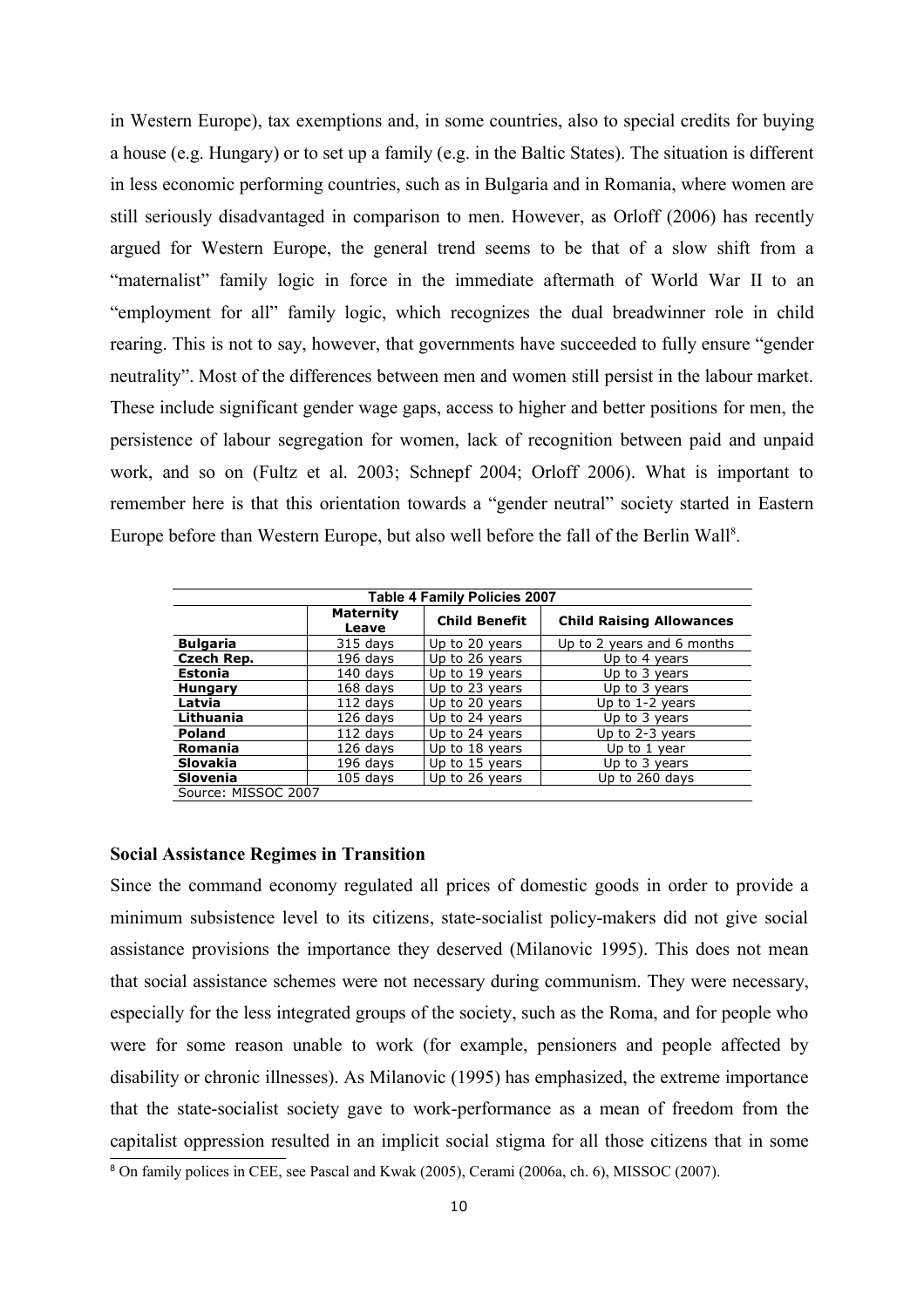way did not or could not conform to the idea of the perfect communist worker. Subsequently, merits acquired through a workaholic attitude had to be distinguished from the implicit reactionary threat of non-workers. The "good communist workers" often received medals as a symbol of their excellent work-performance, while the "bad communist workers" were usually the ones who lived at the expense of society. It goes unsaid that providing a comprehensive system of social assistance provisions to these people was something that contradicted the communist political aims (Milanovic 1995).

In more practical terms, social assistance during communism consisted of a series of social services provided by local offices to people without stable jobs, vagabonds and the handicapped. These services could take the form of in-kind benefits (such as food, housing and so on) and/or income supplement in order to achieve a minimum level of consumption. Unfortunately, since economic planners set these minima on the basis of a supposedly perfect system, the benefits received only rarely corresponded to real needs and poverty continued to exist in state-socialist societies (Milanovic 1995).

With the fall of the communist command economy, new instruments to combat poverty were necessary. Regulation of prices could no longer be used to maintain the artificially low costs of foods. Ex-state owned enterprises now needed to cope with the concurrence of Western industries and could no longer be the source of social security. In brief, rationalization of production rather than full-employment were the new economic keywords. In order to cope with raising unemployment and inflation, most Central and Eastern European governments introduced generous social assistance schemes. Particularly during the first period of reforms, access to these benefits was relatively easy and used more as a means of compensation for the loss of job, brought about by the involuntary dissolution of the communist social contract. Strict means-testing was rarely applied, primarily because of feasibility problems.

One of the key features of Central and Eastern European social assistance schemes is the establishment of a Minimum, or Guaranteed, Income Level as a poverty threshold. All households and citizens that find themselves below the poverty line established by law have the right to social assistance benefits. These provisions can take the form of cash, in-kind benefits or services. The amount is calculated as the difference between the official subsistence level and the family or individual disposable income. With the exception of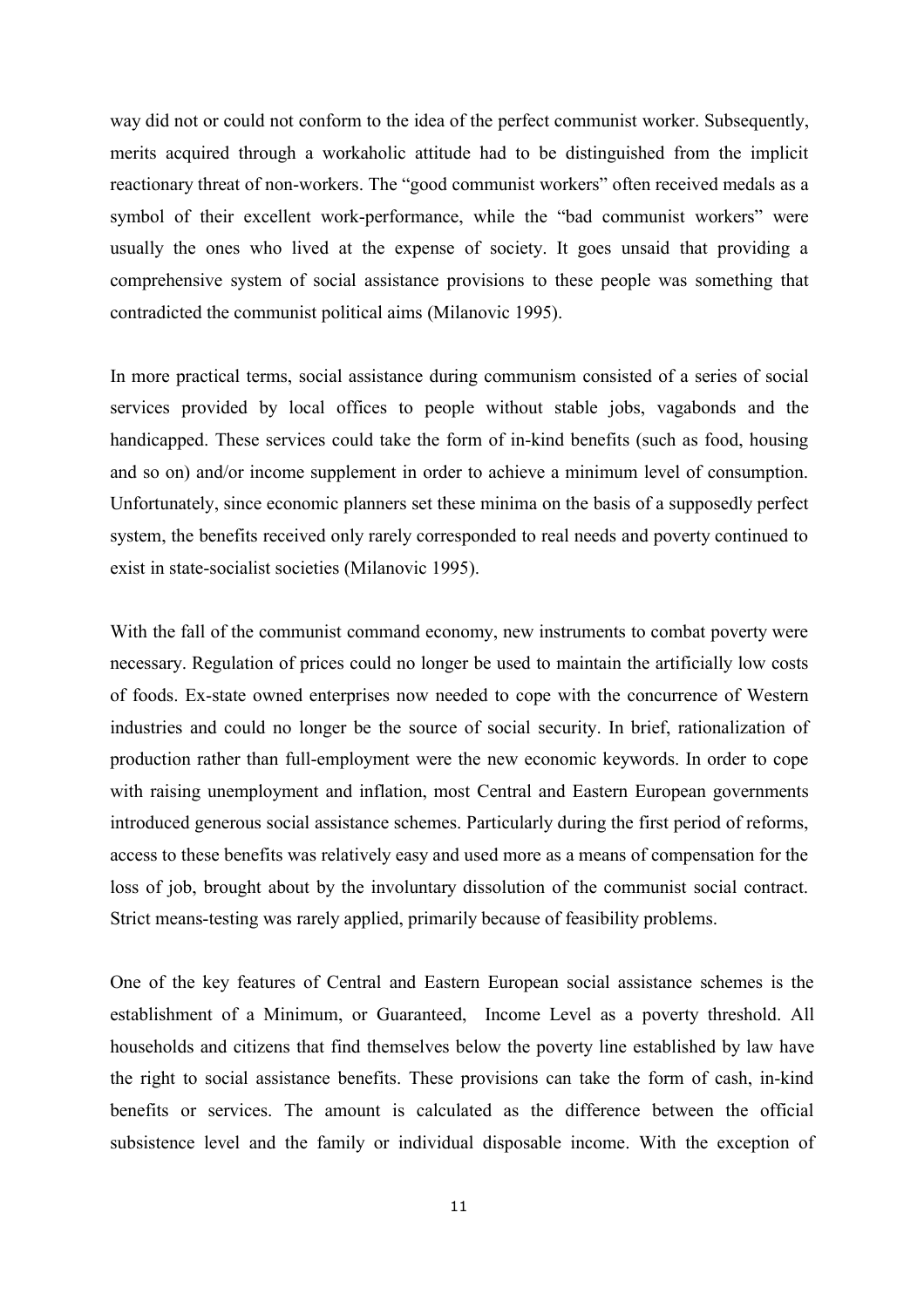Hungary, which has no statutory Guaranteed Minimum Income (although numerous similar provisions exist for certain groups) and, to some extent Poland, the Minimum Subsistence Level strictly regulates the access to social assistance provisions in Bulgaria, Czech Republic, Estonia, Latvia, Lithuania, Romania, Slovakia and Slovenia. The leading principle of these schemes is clearly that of ensuring basic income to all citizens, even tough this objective is achieved through a unified amount in Czech Republic, Estonia, Latvia, Romania, Slovakia and Slovenia, while a differential amount exists in Bulgaria and Lithuania, thus aiming at preserving some form of income differentiation even at the lowest level. In Poland, by contrast, the social and citizenship rights of poor persons are drastically limited by the strong discretionary character for accessing the benefits granted by the social service workers. As far as the duration of benefits is concerned, this usually takes place for an unlimited period, even though restrictions exist in Lithuania (benefits cannot be granted for more than 9 months in a year), in Slovakia (benefits cannot be granted for more than 24 months) and in Slovenia (benefits can be granted for 3 up to 6 months). Means-testing is the key entitlement factor in all countries under scrutiny and this must usually be coupled to real efforts of the unemployed in actively seeking a job. In this context, it is clear that the continuous requests of the EU and other international organizations (notably the World Bank and the OECD) for "activation" have not remained unheard by the new Member States. Finally, the amount of benefits is set at the central government level in all countries with the sole exclusion of Latvia. This decision that aims at equalizing standards among the citizens has, however, also its shortcomings, since it can produce discrepancies between the amount necessary in different regions. As it is well known, CEECs are, in fact, characterized by huge regional differences expressed in terms of economic development but also in terms of welfare services<sup>9</sup> (see Table 5).

<sup>9</sup> On social assistance in CEE, see Cerami (2006a, ch. 7), MISSOC (2007).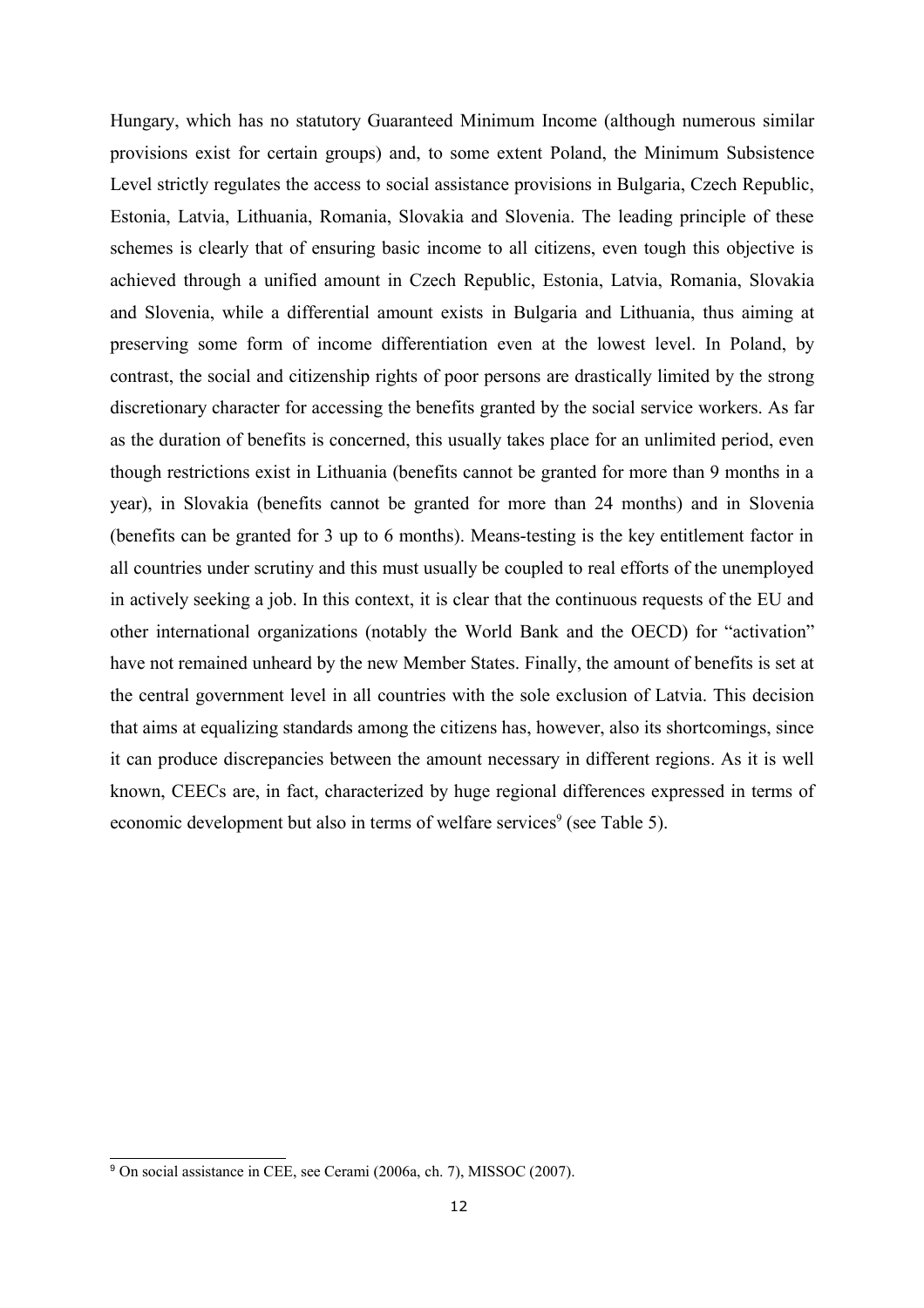| <b>Table 5 Social Assistance 2007</b> |                                                                |                                                         |                                |                         |                                                   |  |  |  |  |  |  |
|---------------------------------------|----------------------------------------------------------------|---------------------------------------------------------|--------------------------------|-------------------------|---------------------------------------------------|--|--|--|--|--|--|
|                                       | Guaranteed<br><b>Minimum</b><br><b>Income</b>                  | <b>Principle</b>                                        | <b>Period</b>                  | Means-<br><b>Tested</b> | <b>Determination</b><br>of Amount                 |  |  |  |  |  |  |
| <b>Bulgaria</b>                       | $\sqrt{2005}$                                                  | Ensure basic<br>income. Differential<br>amount          | Unlimited                      | Yes                     | Central<br>Government                             |  |  |  |  |  |  |
| Czech Rep.                            | $\sqrt{1991/2006}$                                             | Ensure basic<br>income                                  | Unlimited                      | Yes                     | Central<br>Government                             |  |  |  |  |  |  |
| <b>Estonia</b>                        | $\sqrt{1995}$                                                  | Ensure basic<br>income                                  | Unlimited                      | Yes                     | Central<br>Government                             |  |  |  |  |  |  |
| <b>Hungary</b>                        | No Guaranteed<br>Income.<br>(other<br>provisions<br>available) | other provisions<br>available                           | <b>NA</b>                      | <b>NA</b>               | <b>NA</b>                                         |  |  |  |  |  |  |
| Latvia                                | $\sqrt{2002}$                                                  | Ensure basic<br>income                                  | Unlimited                      | Yes                     | Central<br>Government/<br>Local<br>Municipalities |  |  |  |  |  |  |
| Lithuania                             | $\sqrt{1990/2006}$                                             | Ensure basic<br>income. Differential<br>amount          | No more 9<br>months/year       | Yes                     | Central<br>Government                             |  |  |  |  |  |  |
| <b>Poland</b>                         | $\sqrt{2004}$                                                  | Ensure basic<br>income.<br>Discretionary<br>entitlement | Permanent but<br>discretionary | Yes                     | Central<br>Government                             |  |  |  |  |  |  |
| Romania                               | $\sqrt{2001}$                                                  | Ensure basic<br>income                                  | Unlimited                      | Yes                     | Central<br>Government                             |  |  |  |  |  |  |
| <b>Slovakia</b>                       | $\sqrt{2003}$                                                  | Ensure basic<br>income                                  | 24 months                      | Yes                     | Central<br>Government                             |  |  |  |  |  |  |
| Slovenia                              | $\sqrt{2004}$                                                  | Ensure basic<br>income                                  | 3 to 6 months                  | Yes                     | Central<br>Government                             |  |  |  |  |  |  |
| Source: MISSOC 2007                   |                                                                |                                                         |                                |                         |                                                   |  |  |  |  |  |  |

Source: MISSOC 2007

### **Challenges of Post-Communist Social Policy**

Which are the most urgent reform challenges that the CEECs are called to deal with? Most of them are similar to the challenges that other Western European welfare states are facing (such as ageing population, ensuring financial balance of the system, improving work conditions and safety at work, promoting gender equality, etc.), and that have led social policy scholars to draw attention to the necessity to "recast" (Ferrera and Rhodes 2000), to "recalibrate" (Pierson 2001) or to "defrost" (Palier 2000) current welfare institutions. Other challenges, by contrast, seem to be particularly urgent for Central and Eastern Europe and are mainly focused on the sustainability of the newly established welfare arrangement. These include the necessity to ensure: a) coverage for the citizens; b) sufficient income; c) long-term sustainability of health, pension and unemployment insurance under conditions of great financial pressure; and d) certainty for those citizens who have invested or will invest in private funds.

Ensuring coverage for the population (and not only for workers) is certainly one of the most pressing problems. The collapse of the command economy with its centralized system of resource allocation has, in fact, drastically altered the distributive character of the countries in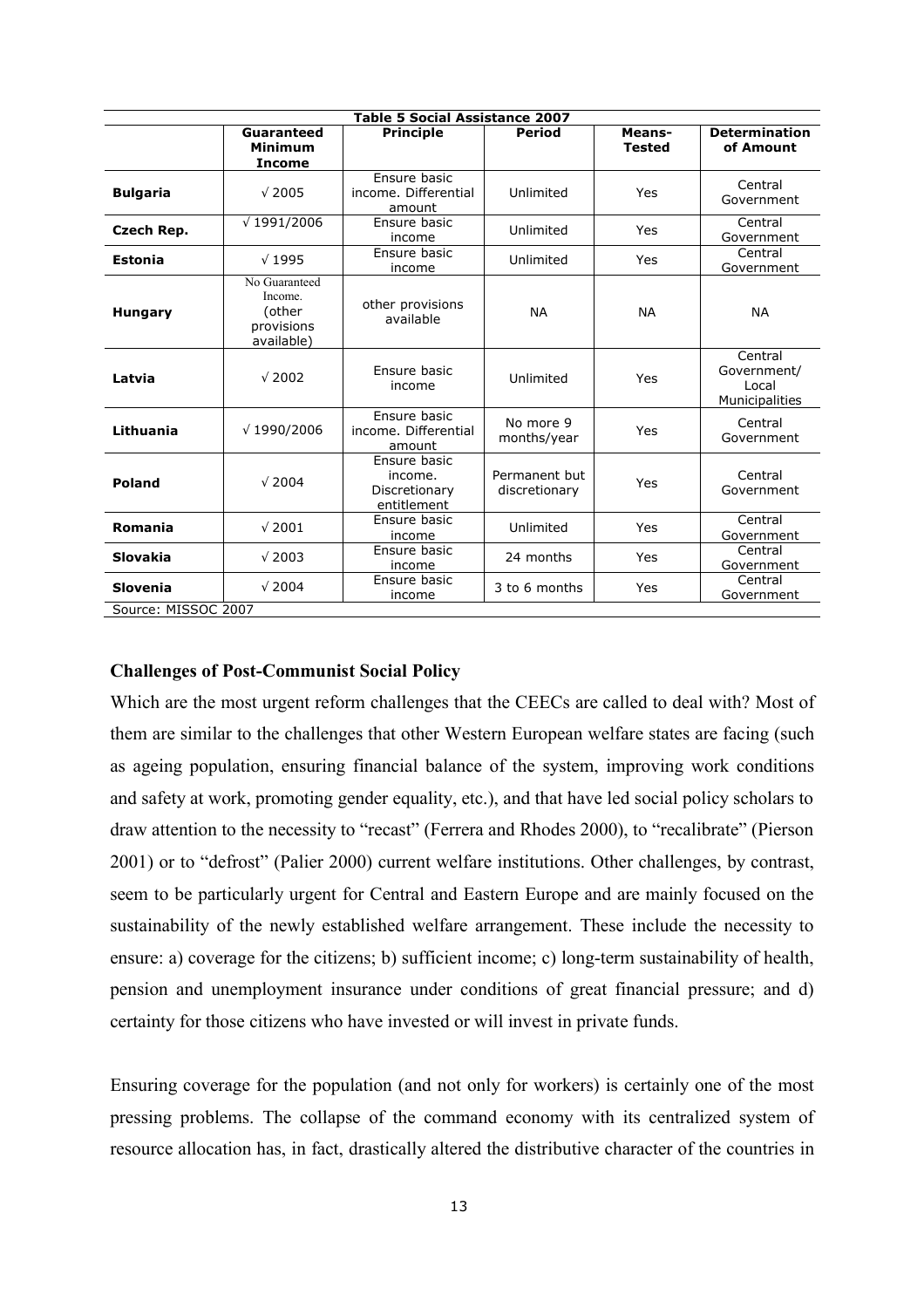transition, with a growing number of citizens now involuntarily catapulted out of the labour market. The introduction of Bismarck-style welfare institutions (Cerami 2006a, 2008), which link the access to benefits to the contribution record of the insured, has inevitably implied the exclusion of numerous citizens, who now find themselves almost unprotected, if unemployed, or, only partially protected, in case of atypical, informal or part-time workers. These new professional categories have all drastically increased in recent years (Vaughan-Whitehead 2005). Ensuring coverage is not only limited to the pension and health care sector, but also includes unemployment insurance and, more in general, those policies aimed at preventing social exclusion, such as social assistance provisions. Strict means-testing with the subsequent tightening of eligibility criteria, as often suggested by the most influential financial institutions, notably the OECD and World Bank, has, in fact, implied not only a drastic reduction in eligible citizens, but also an increase in social stigma for those who succeeded to receive the benefits.

Providing sufficient income for citizens is, probably, the second most important challenge. The *monetarization and individualization of responsibilities and risks* has resulted in a dramatic increase in income inequality with a substantial reduction of earning possibilities for a large part of the population. From one of the lowest rates of income inequality in Europe (income inequality during communism was well below the Western average, see Milanovic 1995), CEECs are now coming close or even overcoming (such as in the case of the Baltic countries, Hungary, Poland, Romania and Slovakia) the EU 15 average<sup>10</sup> (see Figure 1).

<sup>&</sup>lt;sup>10</sup> In Figure 1, income inequality is defined by "the ratio of total income received by the 20 % of the population with the highest income (top quintile) to that received by the 20 % of the population with the lowest income (lowest quintile). Income must be understood as equivalized disposable income". Definition by Eurostat 2008.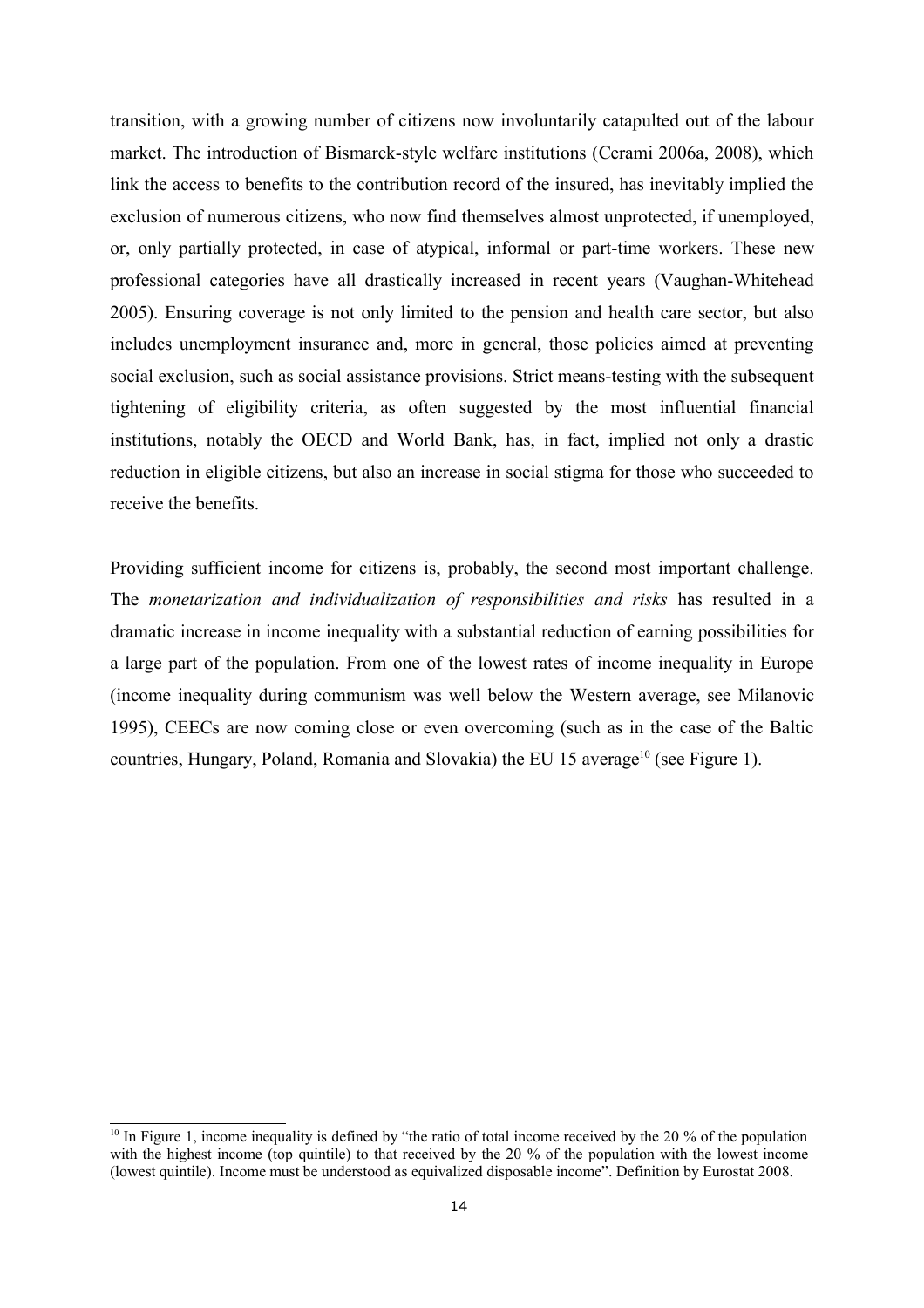

Poverty in the region has also dramatically increased, as many studies have repeatedly emphasized (Ferge *et al.* 2002; Stanovnik and Stropnik 2002; Szelényi 2002; Zhelyazkova *et al.* 2002; Orenstein *et al.* 2003; Cerami 2003, 2006). Figure 2 provides a brief overview of poverty rates in 2006 divided by gender and shows how, with the sole exception of Hungary, Poland and Slovakia, poverty rates tend be higher for women than for men. Here, it is perhaps interesting to note how the situation for women in the new Member States is now close to the one present in the old Member States, where the traditional family pattern based on the malebreadwinner model (see Lewis 1992) has contributed, during the decades, to the feminization of poverty<sup>11</sup>. Nevertheless, women are not the only vulnerable group of transition, with the young, elderly, households with children (particularly single households), workers of ex stateowned enterprises and the Roma community also being extremely disadvantaged (Szelényi 2002; Orenstein *et al.* 2003; UNECE 2004).

 $11$  In Figure 2, the poverty rate is defined by "the share of persons with an equivalized disposable income below the risk-of-poverty threshold, which is set at 60 % of the national median equivalized disposable income (after social transfers) the lowest income (lowest quintile). Income must be understood as equivalized disposable income". Definition by Eurostat 2008.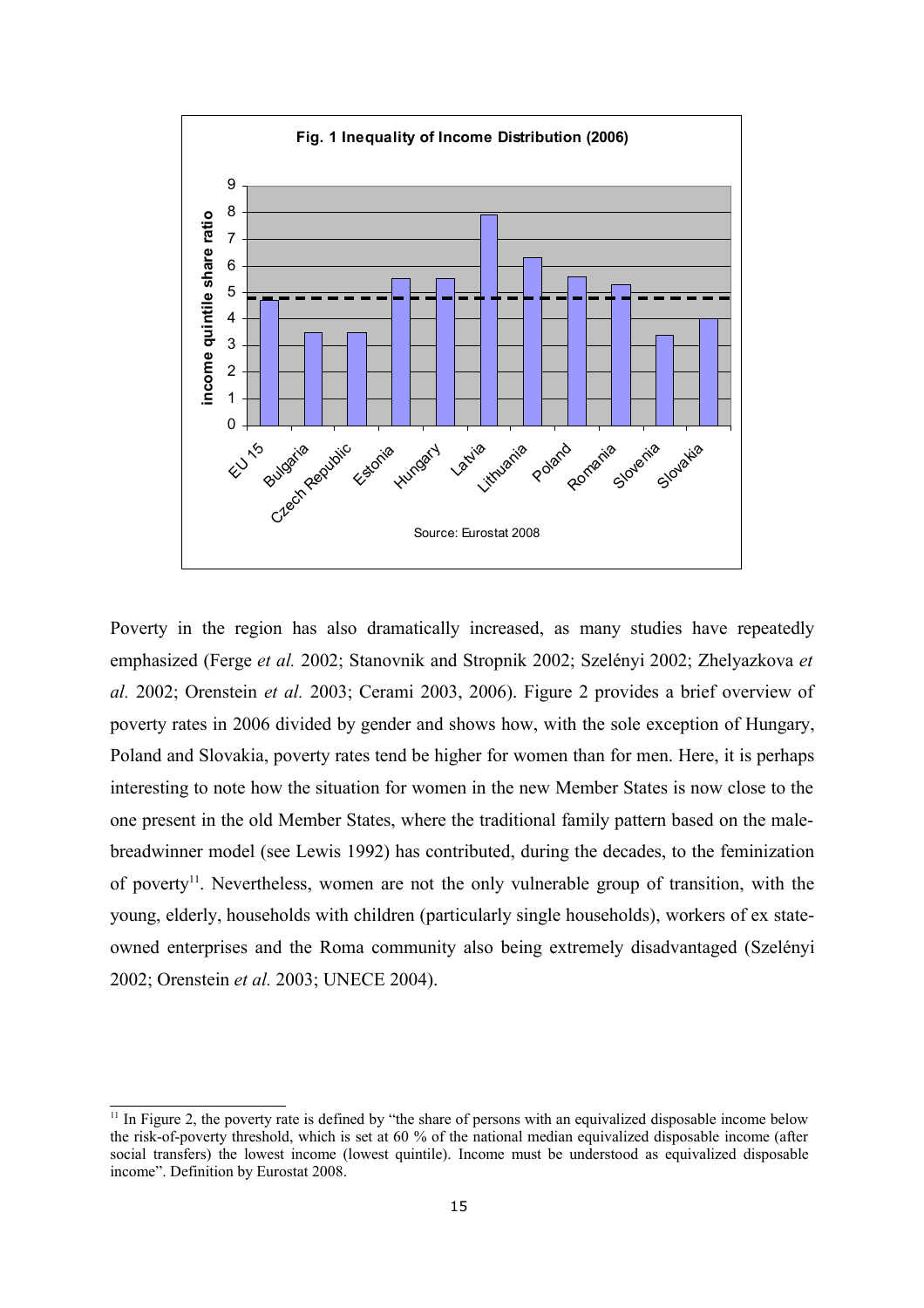

Figure 3 provides a simple, but clear picture of the impact of social transfers in the region. As it can be seen, social transfers substantially reduced poverty in almost all countries. Only in Bulgaria, Latvia, and Romania the poverty reduction rate<sup>12</sup> has been lower than 30 per cent, but these are also the most problematic countries in terms of economic recovery, also having recently opted for more market oriented welfare institutions. In short, it can be affirmed that welfare institutions, by reducing the number of poor people, have been vital democratizing forces, helping to ensure stability for the democratic institutions recently established (Cerami 2003, 2006a).



<sup>&</sup>lt;sup>12</sup> The poverty reduction rate is calculated as the difference between the poverty rate before and after social transfers.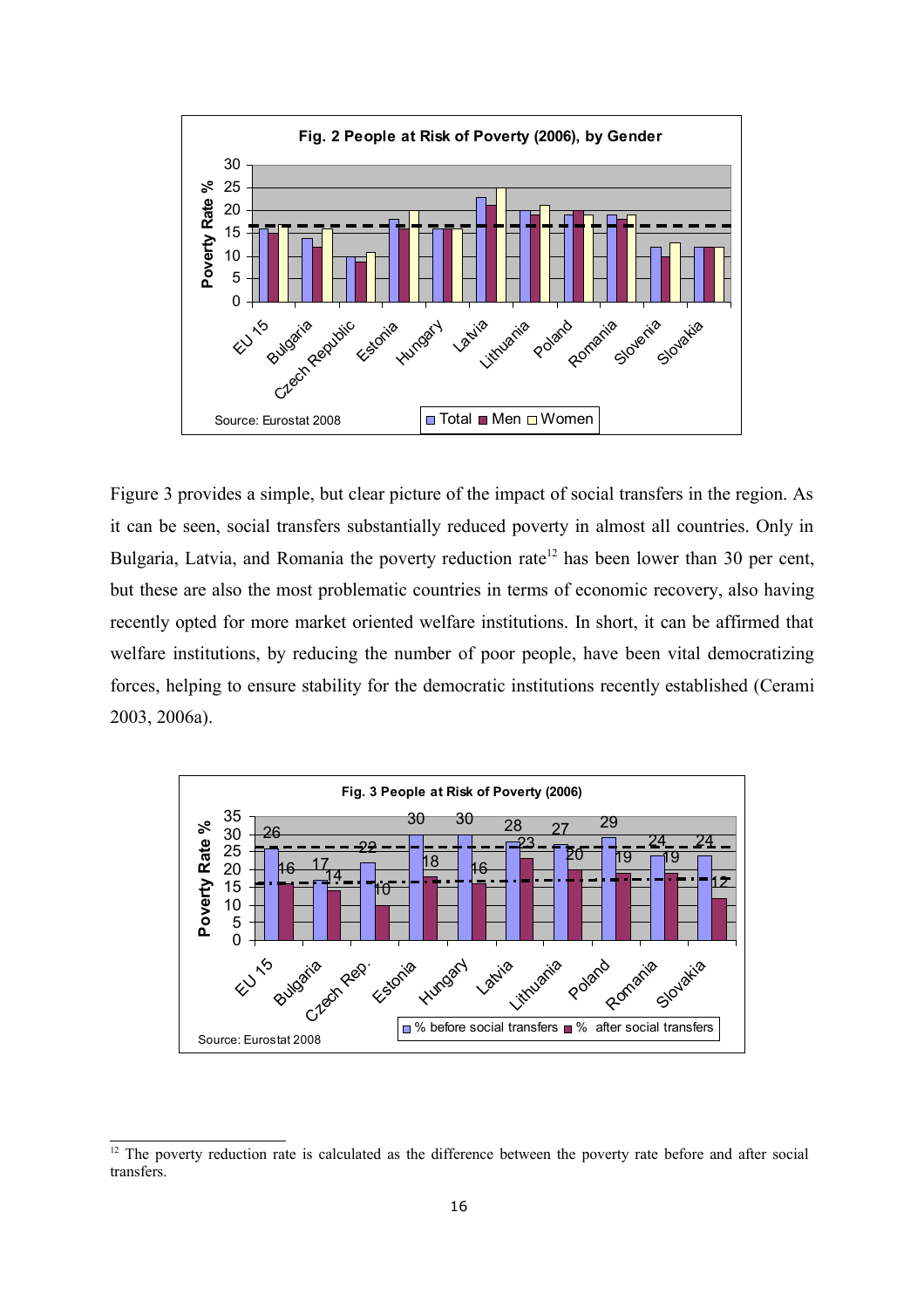The third, most pressing issue, concerns the long-term sustainability of the recently established health, pension and unemployment insurance under conditions of extreme financial pressure. The employment ratio in the ten countries studied has drastically decreased since the first years of transition from an average of 79 per cent in 1990 to 65 per cent in 2004 (see Table 6). This has resulted in a serious reduction of the social security receipts, with the necessity of an increase either in social insurance contributions for the workers remained in activity or an increase in expenses for the state budget now called to cover the deficit of the newly established social insurance funds. The growing number of pensioners, of unemployed, and of sick people (due to the deterioration of life quality following the austerities of transition) has also helped to aggravate a situation already disastrous.

| Table 6 Employment Ratio* |                          |      |      |      |                          |      |      |      |      |      |      |      |      |      |      |      |
|---------------------------|--------------------------|------|------|------|--------------------------|------|------|------|------|------|------|------|------|------|------|------|
|                           | 1989                     | 1990 | 1991 | 1992 | 1993                     | 1994 | 1995 | 1996 | 1997 | 1998 | 1999 | 2000 | 2001 | 2002 | 2003 | 2004 |
| <b>Bulgaria</b>           | 82                       | 78   | 68   | 63   | 63                       | 57   | 58   | 60   | 60   | 59   | 56   | 55   | 55   | 57   | 57   | 59   |
| Czech Rep.                | 87                       | 86   | 77   | 75   | 76                       | 76   | 76   | 75   | 74   | 73   | 71   | 71   | 71   | 71   | 71   | 70   |
| Estonia                   | 88                       | 87   | 86   | 82   | 78                       | 77   | 73   | 73   | 73   | 72   | 69   | 69   | 69   | 70   | 71   | 71   |
| Hungary                   | 83                       | 83   | 80   | 71   | 64                       | 58   | 57   | 57   | 57   | 57   | 59   | 60   | 60   | 60   | 61   | 61   |
| Latvia                    | $\overline{\phantom{a}}$ |      |      |      | $\overline{\phantom{a}}$ |      |      | 64   | 67   | 67   | 67   | 65   | 67   | 69   | 70   | 70   |
| Lithuania                 | 84                       | 82   | 84   | 82   | 80                       | 75   | 74   | 74   | 73   | 69   | 68   | 66   | 63   | 66   | 67   | 67   |
| Poland                    | 75                       | 71   | 67   | 65   | 63                       | 62   | 62   | 63   | 63   | 63   | 60   | 59   | 58   | 55   | 54   | 55   |
| Romania                   | 77                       | 77   | 77   | 75   | 72                       | 78   | 79   | 78   | 78   | 77   | 76   | 76   | 75   | 66   | 66   | 65   |
| Slovakia                  | 80                       | 77   | 67   | 67   | 65                       | 64   | 64   | 66   | 65   | 64   | 61   | 60   | 60   | 60   | 61   | 60   |
| Slovenia                  | 75                       | 72   | 66   | 63   | 67                       | 67   | 69   | 69   | 70   | 71   | 69   | 69   | 71   | 71   | 69   | 73   |
| Average                   | 81                       | 79   | 75   | 72   | 70                       | 68   | 68   | 68   | 68   | 67   | 66   | 65   | 65   | 65   | 65   | 65   |

Source: TransMonee Database 2006

\* Annual average number of employed as per cent of population aged 15-59

Fourth, the uncertainty following the introduction of private schemes in times of market instability should not be forgotten. The introduction of compulsory and voluntary private tiers in the three pillar scheme reform (the second and third pillar) raises serious concerns not only with regard to the so-called double-payment (Bonoli 2000; Myles and Pierson 2001) necessary for financing the transition from a PAYG to a fully funded system (current workers would in fact be called to pay twice: once to finance current pensioners under the PAYG scheme and once for their own individual accounts), but it also raises important questions on the trustworthiness of the private pension funds allowed to operate in the market. The temptation of private pension funds to declare bankruptcy or insolvency, in absence of an effective legislation, should market conditions create difficulties to the financial profitability of the company, should not be underestimated. In this case, the state will be called to either cover the expenses of pension funds or directly insuring the citizens who have seen their savings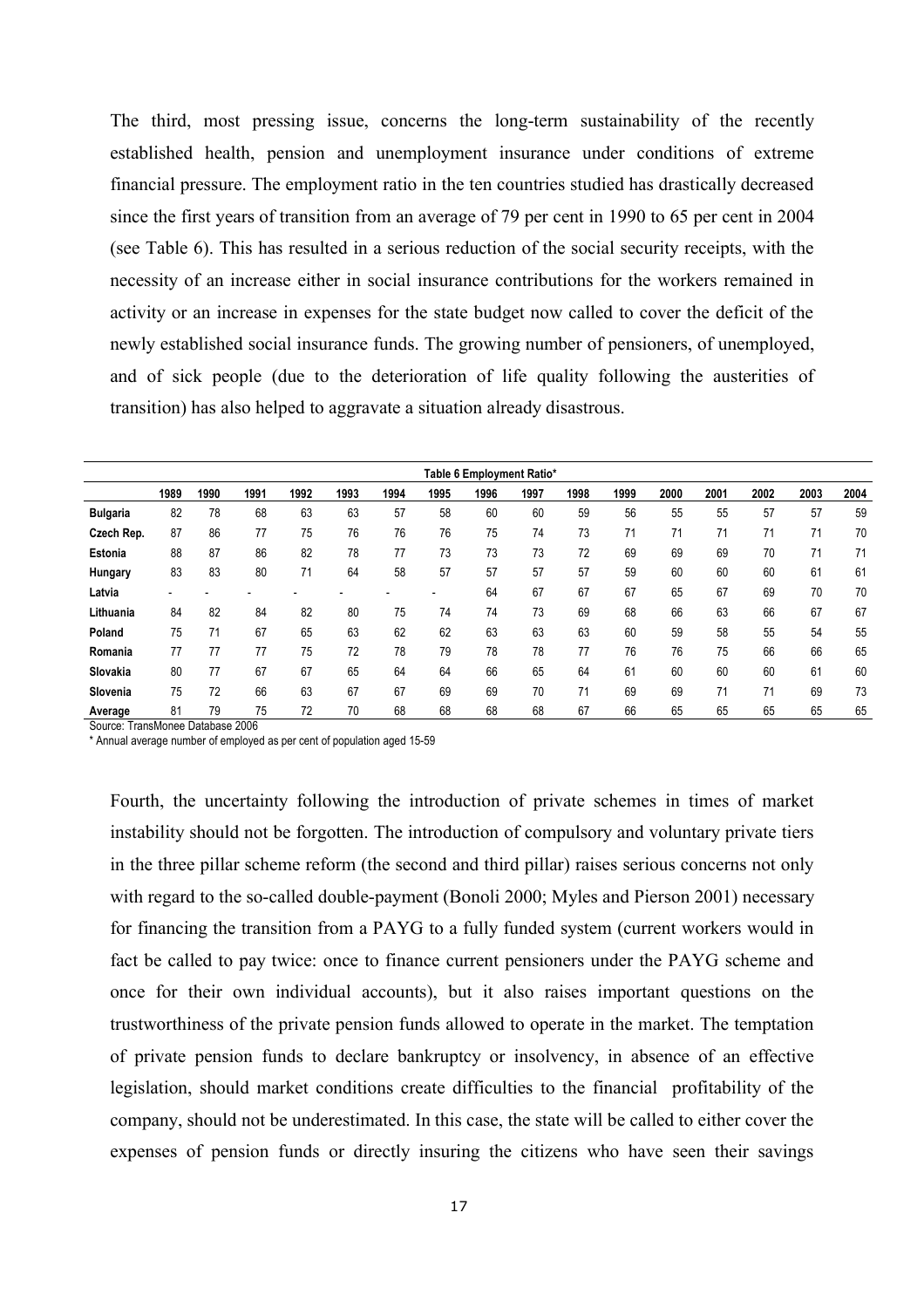disappear. It is also important to note that it is often impossible to predict the actual end pension that retiring workers will receive. A study carried out by the ILO (2000) has, in fact, expressed serious doubts on pension fund managers' ability to predict the future amount of pensions for their clients due to the volatility and the unpredictability of markets. Similar considerations apply for the newly established health funds, which in numerous cases have been abolished soon after their introduction due to a lack of funds necessary to ensure even minimum services. Last but not least, close to the raising costs associated with the increase in administration and management costs caused by the decentralization of responsibilities from central to local governments (but also from public to private funds), it has also to be questioned whether private insurance companies should be allowed to carry out a preventive screening in order to see which potential clients are affected by chronic illnesses (such as diabetes), which would inevitably imply more costs for the health insurance company.

To conclude, just to quote few examples of the dissatisfaction of Eastern citizens with current reforms, in 2003, with the sole exclusion of the Czech Republic and Slovenia, the satisfaction with the quality of the health care system<sup>13</sup> was dramatically below the EU 15 average (Figure 4), while also the quality of social services<sup>14</sup> was evaluated more negatively in the East than in the West (Figure 5).



<sup>&</sup>lt;sup>13</sup> Question: "Percentage of individuals who are very or fairly satisfied with their national health system".

<sup>&</sup>lt;sup>14</sup> Quality of social services: "mean value on a scale of 1 'very poor quality' to 10 'very high quality' of the national public social services.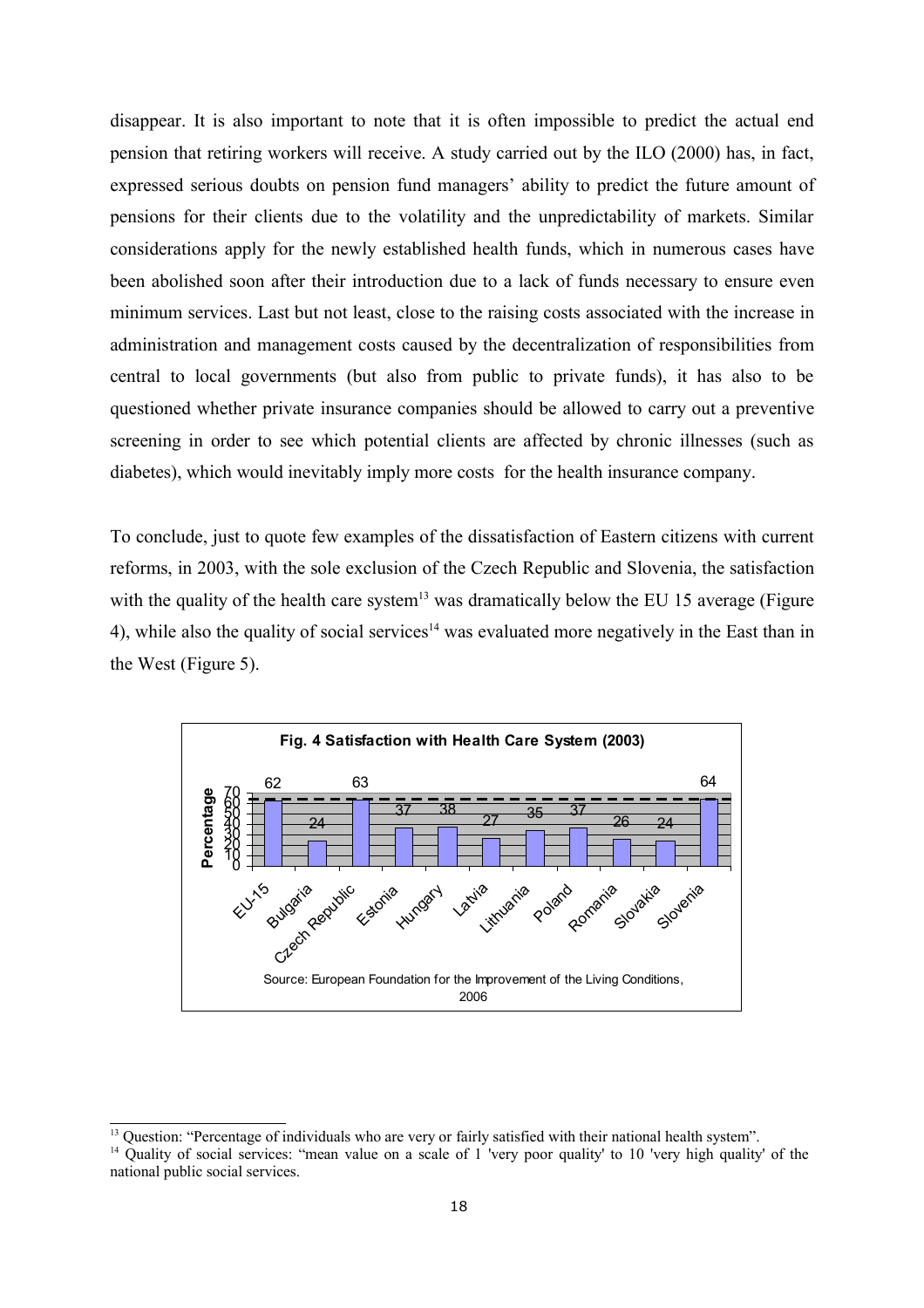

### **Explaining Post-Communist Adaptation**

Unquestionably, one of the key questions that needs to be addressed in order to improve understanding of the post-communist transition is the identification of the main mechanisms responsible for institutional change (Cerami and Ettrich forchcoming). In our specific case, a particular attention must be given to the factors that have influenced the social policy reform process, facilitating the implementation of specific welfare institutions at the expenses of others. Why has, for example, a social insurance model been introduced instead of a system financed by taxes? Why have entitlement criteria been granted on the basis of the professional status instead of on the basis of citizenship? In short, how do we explain the introduction of new post-communist welfare institutions?

The most common approach to welfare state change in Central and Eastern Europe, deeply rooted in the tradition of modernization theory (see Zapf 1998), has looked at the transformation from a communist to a post-communist welfare state as a mere shift from a dedifferentiated and de-modernized welfare system to a differentiated and modernized one. As in many other areas, social policies have been understood as a result of a simple transfer from the West to the East, due to the innate superiority of the Western model. The only effort made by the recipient countries was in accepting this policy transfer with the associated policy prescriptions. This would have inevitably led to a fast modernization of their obsolete system of social security (see, for instance, continuous references in OECD and World Bank reports to introduce a welfare state mirrored on the Western model).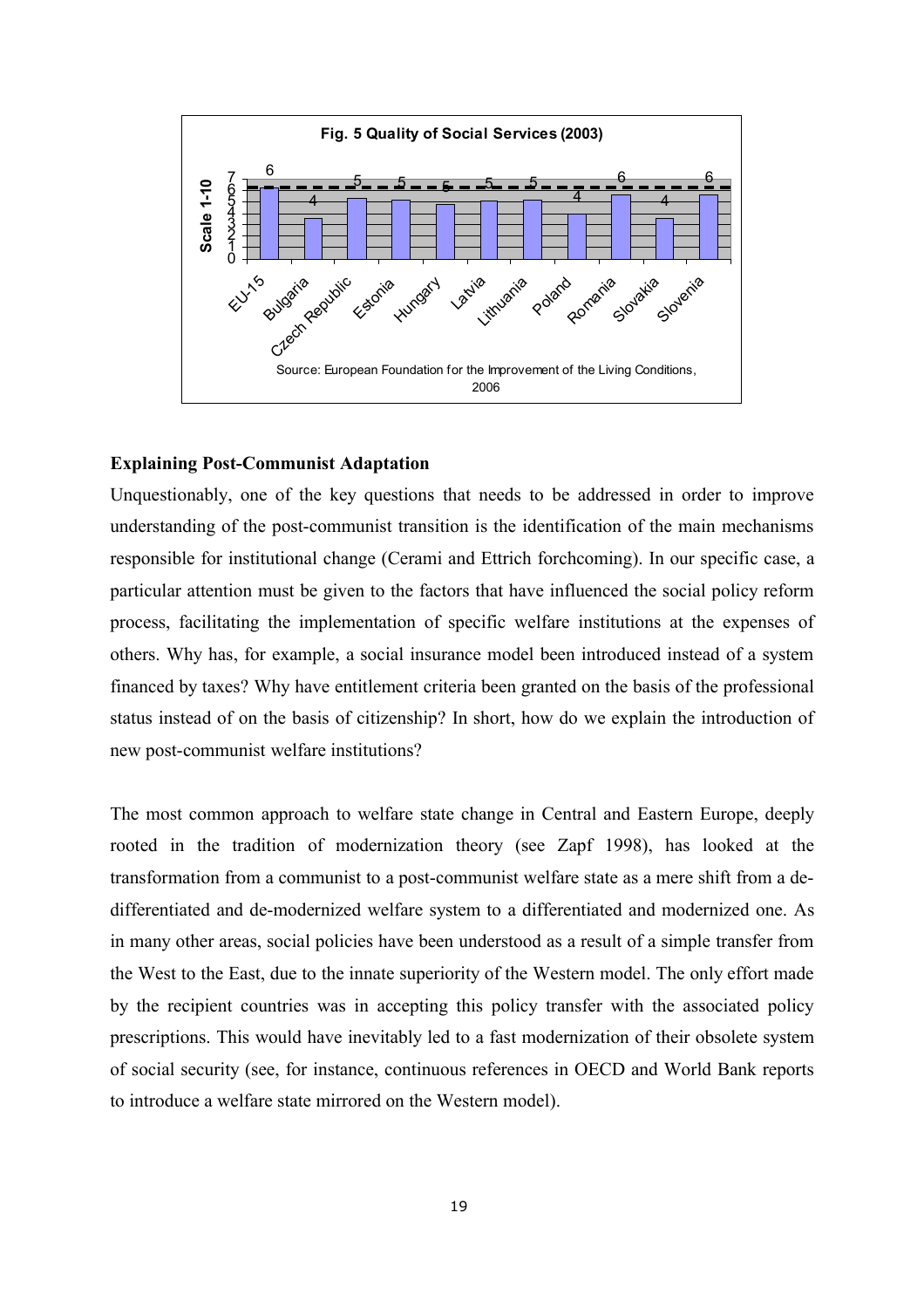Needless to say, this approach is clearly simplistic, since it does not take into account the historical background of the countries in which specific policy options had to be implemented. Why should, in fact, be a model good for the West also be good for the East? A substantially different understanding of welfare state change is an approach based on path-dependency theory and on neo-institutionalism. Here, welfare state change is understood in terms of an incremental transformation in which historical, social, political and institutional legacies play a crucial role hindering a full and aseptic policy transfer. In a nutshell, according to the supporters of this approach, post-communist countries have not built the new society out of the ruins of communism, but rather with the ruins of communism (Stark 1992; Stark and Bruszt 1998; Eyal et al. 2003).

With regard to the transformation of the welfare state, social policy characteristics in place in the pre-communist (Bismarck-style social insurance) and communist period (universalism, corporatism and egalitarianism) have permeated the post-communist reform process, with its new consensus on market-based schemes (Cerami 2006a). A brief overview of pre-communist Central and Eastern European pension and health care systems shows that all countries had already established some form of Bismarck-style pension and health insurance, which linked the access to benefits to professional status. In the years 1906 to 1928, the numerous funded pension and health care schemes established were based on a corporatist vision of social solidarity, primarily aiming to secure occupational standards. At the end of World War II, the attempt of the Soviet Union to dismantle these social security systems and to include them in the Soviet welfare regime was only partially successful. Most of the peculiarities in force during the first stage of Bismarck reforms survived to the drastic social policy re-organization. In almost all these countries, the universal and egalitarian principles spread by the communist regime were, in fact, coupled to a corporatist vision of social solidarity.

As a consequence of on-going evolutionary processes, the contemporary Central and Eastern European welfare regime seems to be the result of an ambiguous policy mix of different elements. The three-pillar scheme of pension insurance has turned into a four-pillar model, where a strong link to social assistance provisions ensures coverage for those citizens whose income under the above scheme would not be sufficient (see also Wagener 2002). Marketbased health insurance, characterized by a strong link between contributions paid and services received, has been introduced, but coupled, in all countries, with the universal principles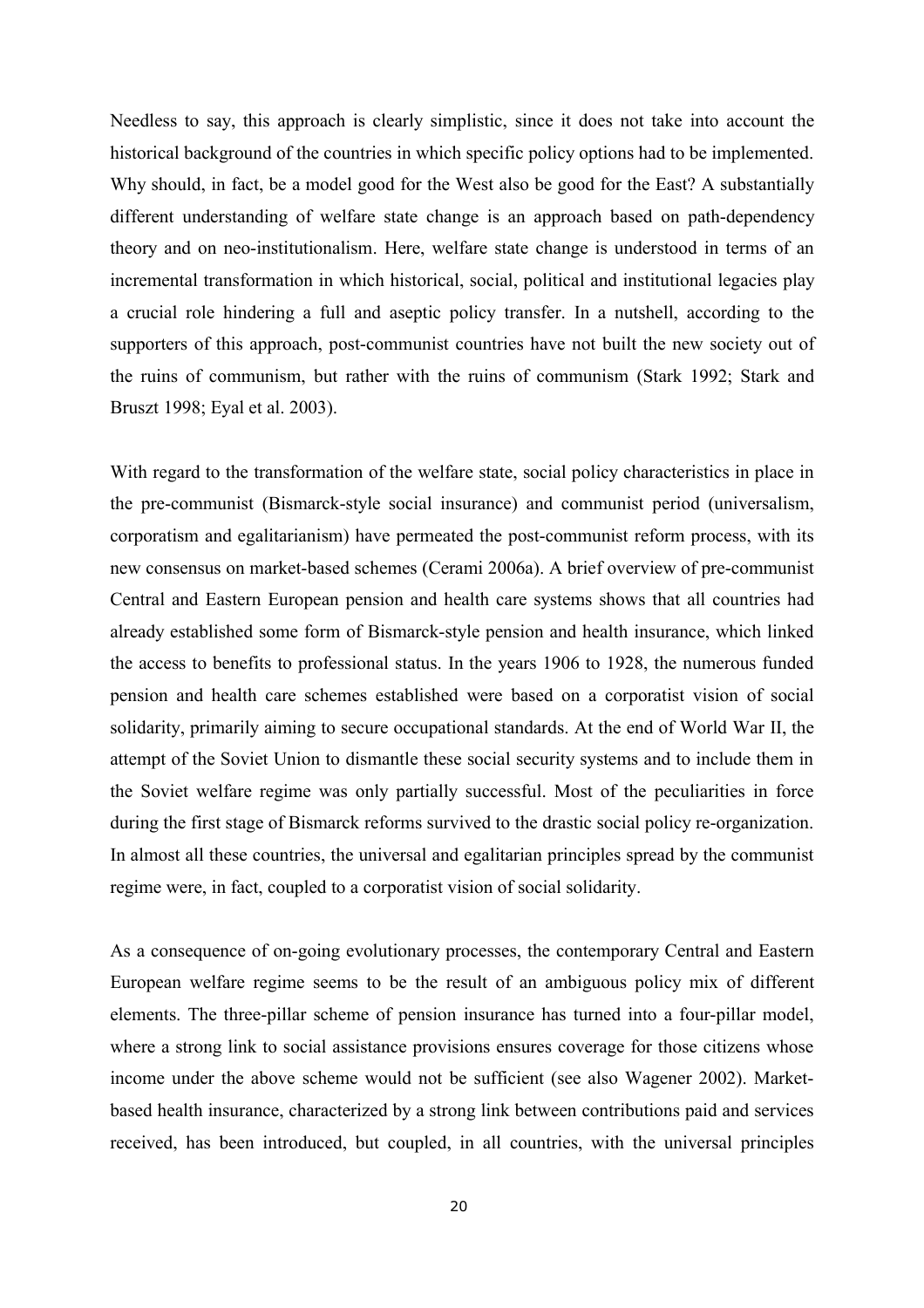guaranteed by the state, which is still responsible to cover numerous uninsured citizens. Finally, unemployment, social assistance and family benefits, introduced with the aim to reduce temporary poverty, have changed their nature and scope from residual safety nets into active democratization forces. A mix of market-orientation, targeting and universality has then become the new distinctive attribute of these areas. If analyzed in their global context, the abovementioned characteristics are evidence for a significant degree of cohesion among these welfare states in transition and may allow for the emergence of a new and unique welfare regime (Cerami 2006a), in which different *worlds of welfare* coexist and are recombined together. To use a definition recently provided by Lamping and Rϋb (2004) for Germany, the welfare regime in Central and Eastern Europe can, therefore, be described in terms of a "recombinant welfare state<sup>15"</sup>, where Bismarck features remain preponderant (Cerami 2008).

What is important to remember here is that, even though Bismarck features remain the key characteristics of the new welfare arrangement (the mode of access to social protection is based on work/contribution, social benefits are primarily in cash and earnings-related, the financing mechanism is based on social contribution and the administrative structures involve social partners in the management of the social insurance funds), the new welfare regime displays peculiar attributes with regard to the functions and roles played by the schemes of social assistance. Indeed, despite the fact that not all social assistance provisions existent in these countries are the same (Hungary has, for example, no statutory Guaranteed Minimum Income), they all tend to be more extensive in coverage and scope than the ones present in many other European Member States, most notably Mediterranean, Continental and even Scandinavian countries. Furthermore, if a comparison with the classical Esping-Andersen's (1990) typology is conducted, then it can be seen how the Central and Eastern European welfare regime shows different normative/ideational elements. While the main aim and emphasis of the Conservative welfare regime remains on *security* (that is providing job and income security for male workers), of the "liberal" world is *poverty alleviation* and *equality* the main feature of the Nordic welfare regime (see Palier forthcoming), in the Central and Eastern European case, a combination of all three normative/ideational elements coupled with aspirations for democratic consolidation is the main characteristic.

<sup>&</sup>lt;sup>15</sup> For Lamping and Rüb (2004), the German welfare state is in transition from the classical Bismarckian type to an "uncertain something else" that the authors cautiously call a "conservative universalism". Please note that the term *recombinant property* has first been used by Stark (1996) and Stark and Bruszt (1998) to describe the evolution of Central and Eastern European markets. For the term *recombinant governance*, see Crouch (2005).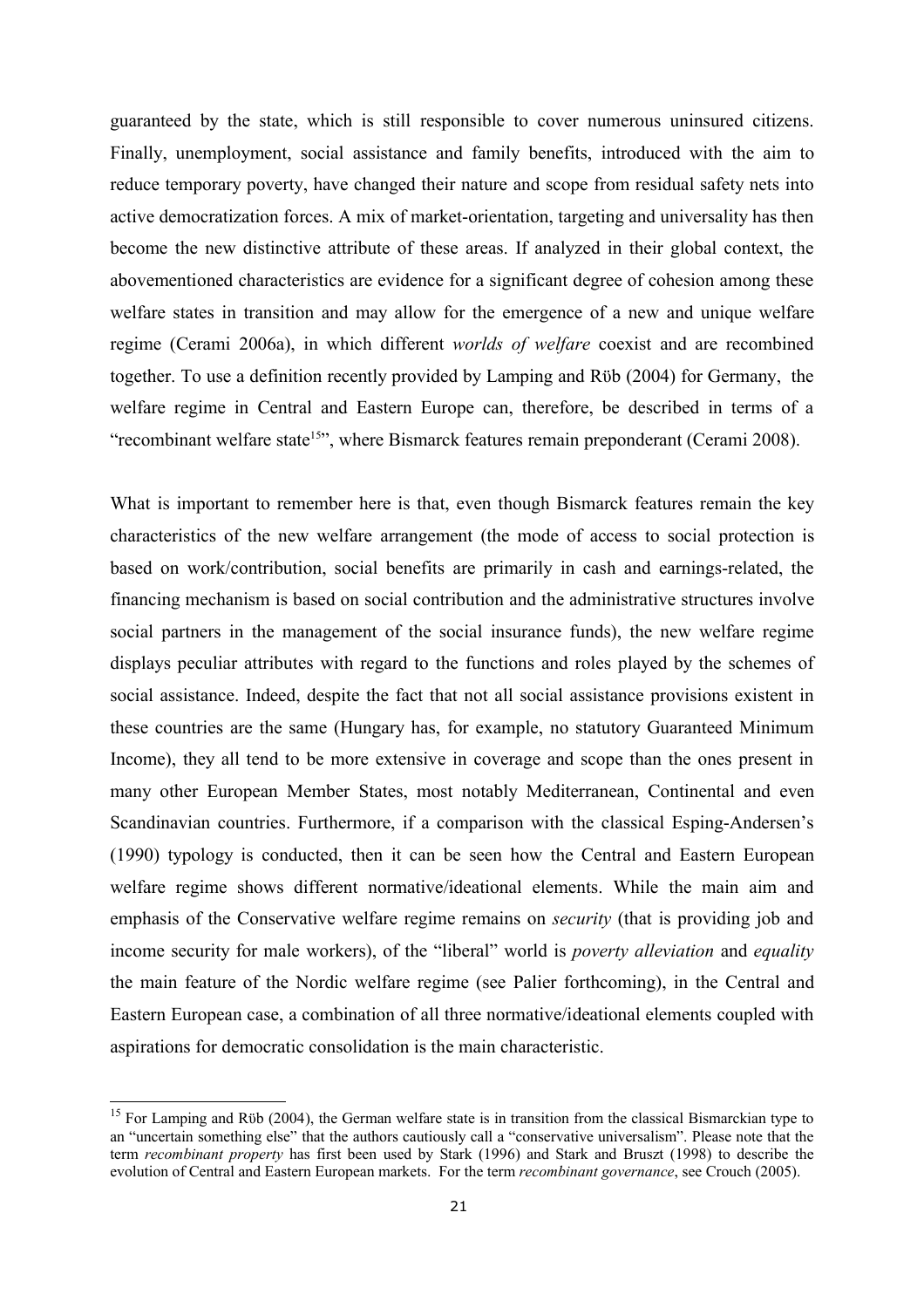Important to remember here is also the transformation that contemporary European societies are undergoing. This is involving a process of *functional*, *distributive*, *normative* and *institutional recalibration<sup>16</sup>* (Hemerijck 2006; Ferrera at al. forthcoming) of the welfare architecture introduced during the *trente glorieuses* of the welfare state (the period from the 1950s to 1970s). Indeed, not only an *institutional recalibration* is taking place in these welfare states in transition (that is to say a recalibration of the old institutions in order to meet the new emerging needs of the post-communist environment), but also a *recalibration* of the main welfare functions (*functional recalibration*), distributive aspects (*distributive recalibration*) and basic norms (*normative recalibration*) (see also Hemerijck 2006; Ferrera et al. forthcoming). In the Central and Eastern European case, this new wave of *recalibration* will require a new phase of social modernization, which should result in an expansion of the political, economic and social rights granted so far (at least, if the objectives of the *Lisbon Strategy* want fully to be met). In this context, social assistance provisions remain key players in ensuring that no one falls into extreme poverty and, in order to be adequately reformed, should change their inner social policy logics from "basic safety nets" to real "empowering social policy instruments". The establishment of a "basic income for all citizens" (whether means-tested or not), as now proposed by an always larger number of scholars (for a discussion on this topic, see Schmitter 2000; Cerami 2006b; Opielka 2008) could, in this context, represent an important tool to meet the economic and social objectives as expressed by the *Lisbon Strategy*.

### **Conclusions**

Voluntarily or not, Central and Eastern European social assistance schemes became key players in the process of transformation from a central planned economy to a market economy, recombining the principles based on solidarity, in place during the communist period, with the new emergent needs caused by the deterioration of the economic situation. If during communism, state responsibility was the leading moral principle put in place in order to ensure a basic subsistence level to all communist citizens, as well as promoting the leading communist ideology, then this conception has been re-implemented in the new postcommunist environment. The existence of social assistance provisions established during the

<sup>16</sup> The concepts of *functional*, *distributive*, *normative* and *institutional recalibration* have first been introduced by Ferrera et al. (2000) to describe the changes that contemporary welfare systems are facing. According to the authors, not only an *institutional recalibration* is taking place in western welfare states, but also a *recalibration* of the main welfare functions, distributive aspects and basic norms (see also Hemerijck 2006; Ferrera et al. forthcoming).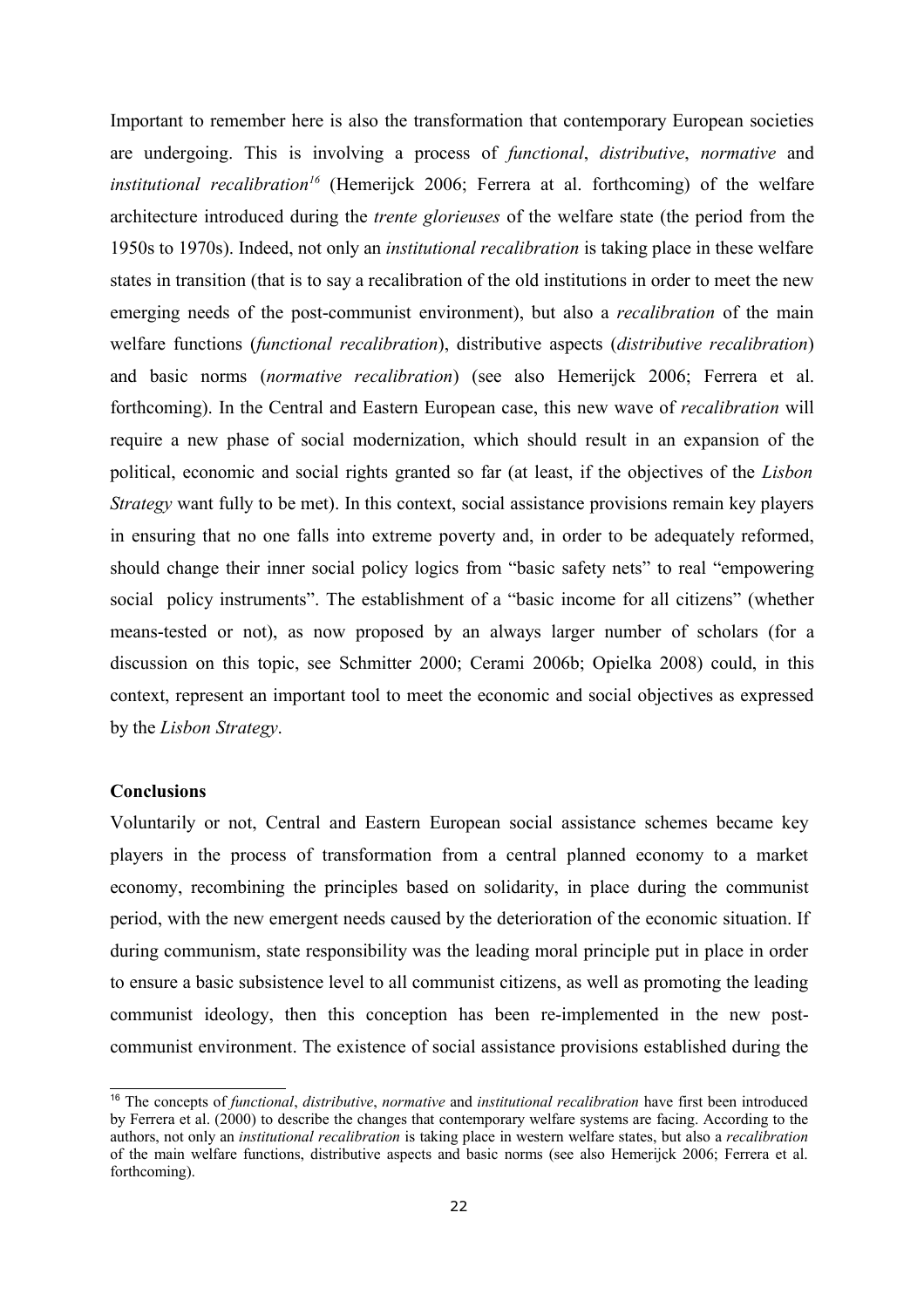first years of transition has, in fact, played a dual role. On the one hand, it has fostered political support for economic reforms; whilst on the other, it has facilitated the stabilization of transition and the consolidation of democratic institutions. Interestingly, social assistance provisions are not a new introduction of reforms, but are part of the communist heritage. Social minimum lines already existed in the central planned economy as "socially desirable" levels of consumption. These minima now represent the most notable legacy of the past, but are also important elements of innovation and modernization in the present. What is needed, at this point, is a *new empowering politics of the welfare state* (see Cerami and Ettrich forthcoming) able to provide citizens with new chances.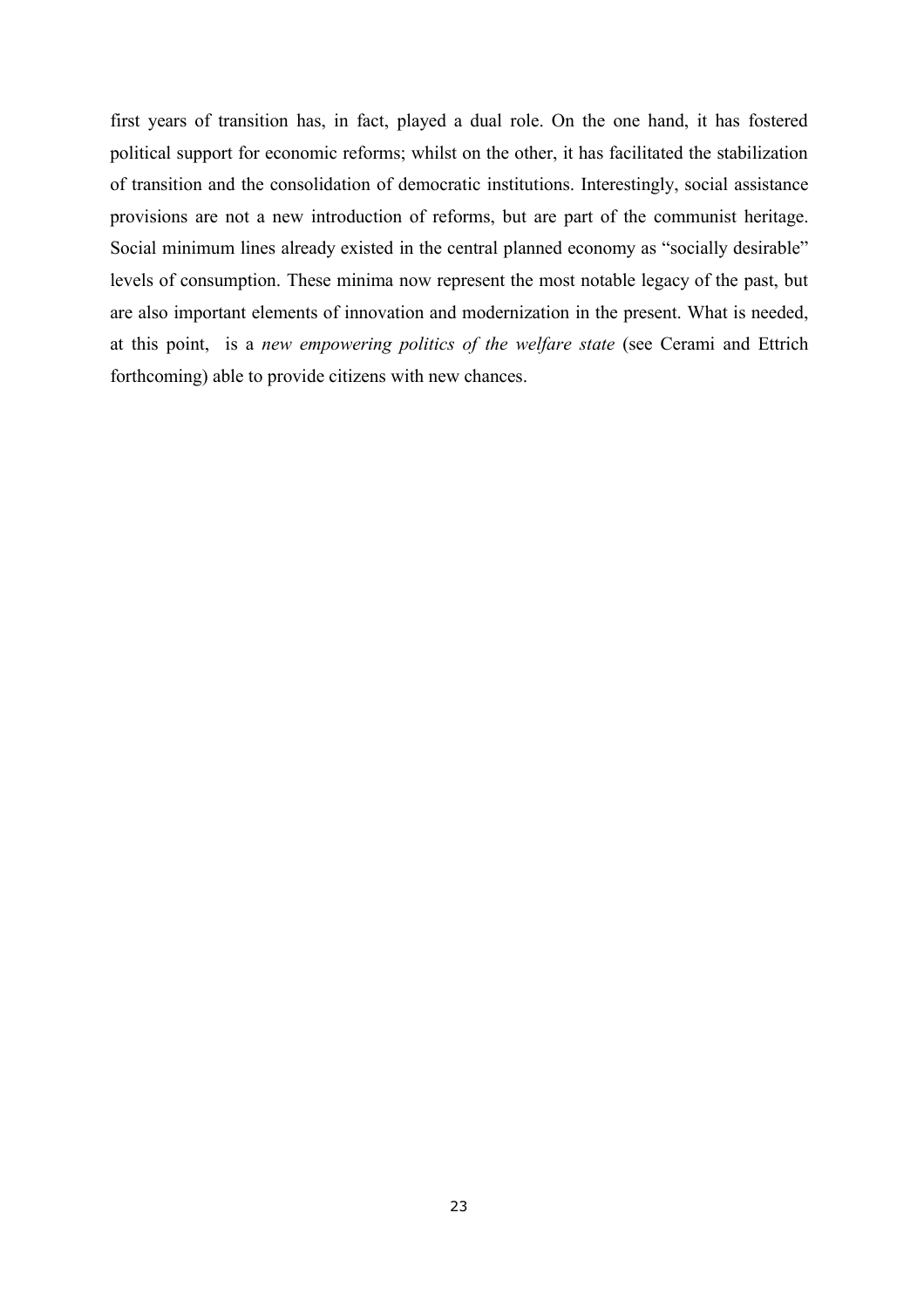### **References**

- Bonoli, G. 2000, *The Politics of Pension Reforms. Institutions and Policy Change in Western Europe*, Cambridge University Press, Cambridge.
- Cazes, S. & Nesporova, A. 2003, *Labour Markets in Transition: Balancing Flexibility and Security in Central and Eastern Europe*, ILO, Geneva.
- Cerami, A., 2003, 'The Impact of Social Transfers in Central and Eastern Europe', LIS Working Paper no. 356, Luxembourg Income Study, Luxembourg. (Online), Available World Wide Web: URL: http://www.lisproject.org/publications/liswps/356.pdf
- Cerami, A. 2006a, *Social Policy in Central and Eastern Europe. The Emergence of a New European Welfare Regime*, LIT Verlag: Berlin.
- Cerami, A. 2006b, 'Worlds of Socio-Economic Security in Western Europe: The Need for Bottom-Up Empowerment', background paper for the UNESCO report "A Human Security Report for Eastern/Western Europe", Centre for Peace and Human Security of Sciences Po/UNESCO UNESCO, Paris, June 8 - 9.
- Cerami, A. 2008 fc., 'The Politics of Reforms in Bismarckian Welfare Systems: The Cases of Czech Republic, Hungary, Poland and Slovakia', in B. Palier (ed.), *A Long-Good Bye to Bismarck? The Politics of Reforms in Continental Europe*, Amsterdam University Press, Amsterdam.
- Cerami, A. & Ettrich, F. (eds) 2008 fc., *Welfare State Transformations and Adaptations in Central and Eastern Europe*, VS Verlag, Wiesbaden.
- Connor, W. 1997, 'Social Policy Under Communism', in E.B. Kapstein & M. Madelbaum, *Sustaining the Transition: The Social Safety Net in Post-Communist Europe* Council on Foreign Relations, New York, pp.10-45.
- Crouch, C. 2005, *Capitalist Diversity and Change. Recombinant Governance and Institutional Entrepreneurs*, Oxford University Press, Oxford.
- Deacon, B. 2000, 'Eastern European welfare states: the impact of the politics of globalization', *Journal of European Social Policy*, vol. 10 no. 2, pp. 146-162.
- Esping-Andersen, G. 1990, *The Three Worlds of Welfare Capitalism*, Polity Press, Cambridge.
- European Foundation for the Improvement of the Living Conditions 2006, *EurLife, European Foundation for the Improvement of the Living Conditions*, Dublin. (Online), Available World Wide Web: URL: http://www.eurofound.europa.eu/
- Eurostat 2008, *Structural and Long-Term Indicators*, Eurostat, Brussels (Online), Available World Wide Web: URL: http://epp.eurostat.cec.eu.int/
- Eyal, G., Szelényi, I. & Townsley, E. 2003, 'Ironie als Methode. Ansätze und Fragestellung einer neoklassischen Soziologie', *Berliner Journal für Soziologie*, vol. 13, no.1, pp. 5- 34.
- Ferge, Z. 1978, 'Hungary', in S. B. Kamerman & A. J. Kahn (eds.), *Family Policy; Government and Families in Fourteen Countries*, Columbia University Press, New York, pp. 68-90.
- Ferge, Z. 1979, *A Society in the Making. Hungarian Social and Societal Policy 1945-1975*, M.E. Sharpe, Inc, New York.
- Ferge, Z., Tausz, K. & Darves, A. 2002, *Combating Poverty and Social Exclusion Volume 1: A Case Study of Hungary*, ILO Subregional Office for Central and Eastern Europe, Budapest.
- Ferrera, M. & Rhodes, M., 2000, 'Recasting European welfare states: an introduction', *West European Politics*, 23-2, pp.1-10.
- Ferrera, M., Hemerijck, A. & Rhodes, M. (forthcoming), *The Future of European Welfare States Recasting Welfare for a New Century*, Oxford University Press, Oxford.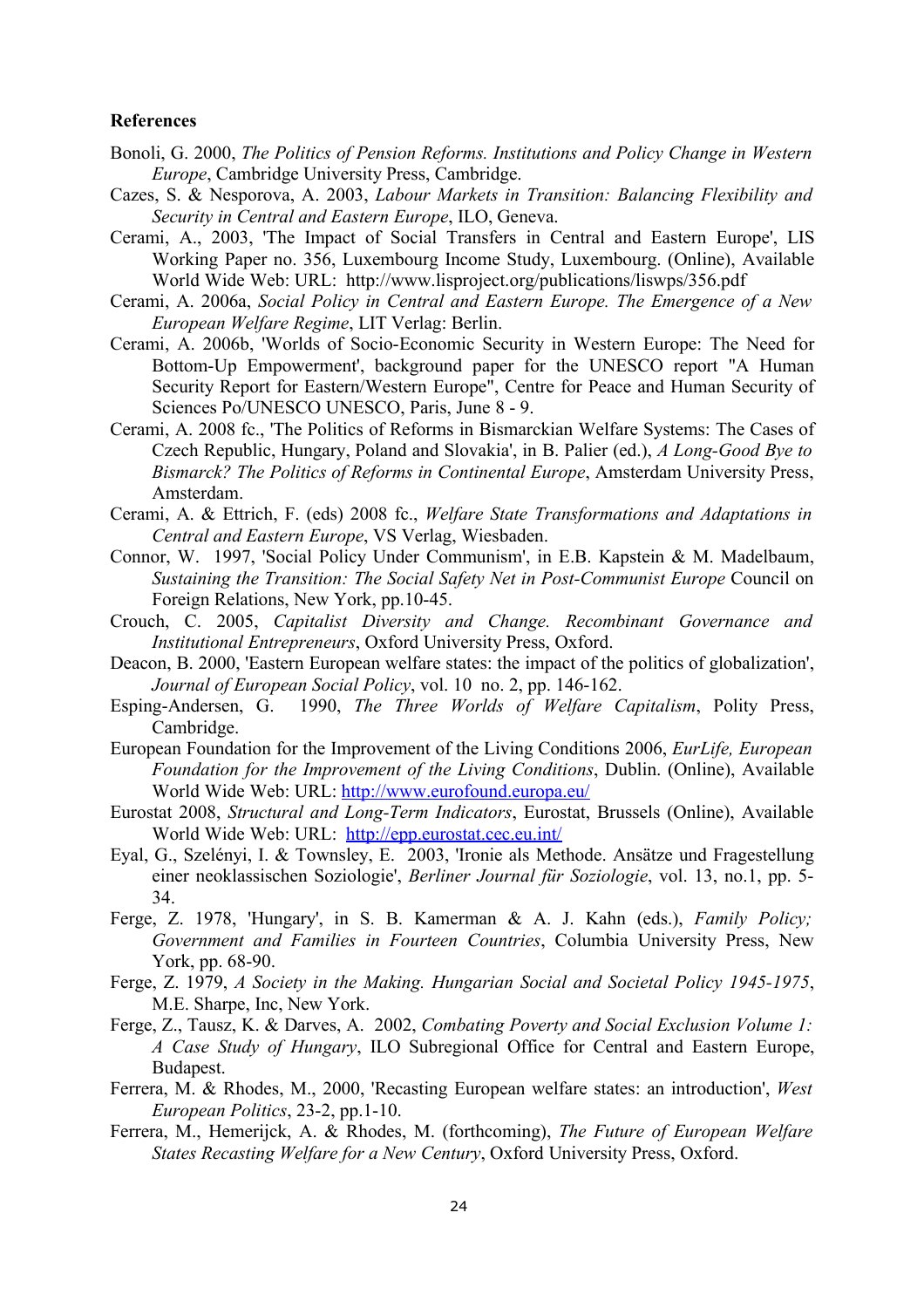- Fultz, E., Ruck, M. & Steinhilber, S. (eds.) 2003, *The Gender Dimensions of Social Security Reform in Central and Eastern Europe: Case Studies of the Czech Republic, Hungary and Poland*, ILO Subregional Office for Central and Eastern Europe, Budapest, pp. 13- 42.
- Hemerijck, A. (2006), 'Recalibrating Europe's semi-sovereign welfare states', Wissenschaftszentrum Berlin für Sozialforschung (WZB) Working Paper no. SP I 2006- 103, Berlin: WZB.
- ILO 2000, *World Labour Report 2000, Income Security and Social Protection in a Changing World*, ILO, Geneva.
- King, L. P. & Szelényi, I. 2004, *Theories of the New Class. Intellectuals and Power*, University of Minnesota Press, Minneapolis and London.
- Lamping W. & Rüb, F.W. 2004, 'From the conservative welfare state to an "uncertain else": German pension politics in comparative perspective', *Policy & Politics*, vol. 32, no. 2, pp. 169-192.
- Lewis, J. 1992, 'Gender and the development of welfare regimes', *Journal of European Social Policy*, vol. 2, no. 3, pp. 159-173.
- Milanovic, B. 1995, 'Poverty, Inequality and Social Policy in Transition Economies' , World Bank Working Paper n. 1530, World Bank, Washington D.C.
- MISSOC 2007, *Social Protection in the Member States of the European Union, of the European Economic Area and in Switzerland*, DG Employment and Social Affairs, Brussels.
- Myles, J. & Pierson, P., 2001, 'The Comparative Political Economy of Pension Reform', in P. Pierson (ed.), *The New Politics of the Welfare State*, Oxford University Press, Oxford, pp. 305-333.
- Opielka, M. 2008. *Gesellschaft für alle*, Murmann Verlag, Hamburg.
- Orenstein, M. A. 2005, 'The new pension reform as global policy', *Global Social Policy*, vol. 5, no. 2, pp. 175-202.
- Orenstein, M. A., Ringold, D. & Wilkens, E. 2003, *Roma in an Expanding Europe: Breaking the Poverty Cycle*, World Bank, Washington D.C.
- Orenstein, M. A. 2008 fc., "Transnational Actors in Central and East European Pension Reforms", in Cerami, A. & Ettrich, F. (eds), *Welfare State Transformations and Adaptations in Central and Eastern Europe*, Wiesbaden, VS Verlag.
- Orloff, A. S. 2006, 'From Maternalism to "Employment for All": State Policies to Promote Women's Employment across the Affluent Democracies', in J. Levy (ed.), *The State After Statism*, Harvard University Press, Cambridge MA, pp.230-268
- Palier, B., 2000, '"Defrosting" the French welfare state', *West European Politics*, vol. 23, no. 2, pp. 113-136.
- Palier, B. (ed.) (2008 fc.), *A Long-Good Bye to Bismarck? The Politics of Reforms in Continental Europe*, Amsterdam University Press/Amsterdam.
- Pascall, G. & Kwak, A. 2005, *Gender Regimes in Transition in Central and Eastern Europe*, Policy Press, Bristol.
- Pierson, P. (ed.) 2001, *The New Politics of the Welfare State*, Oxford University Press, Oxford.
- Schmitter, P. 2000. *How to Democratize the European and Why Bother*, Roman & Littlefield, London.
- Schnepf, S.V. 2004, 'The feminisation of poverty in transition countries: evidence from subjective data', paper presented at the second ESPAnet (Network for European Social Policy Analysis) annual conference European Social Policy: Meeting the Needs of a New Europe, Oxford, 9-11 September 2004.